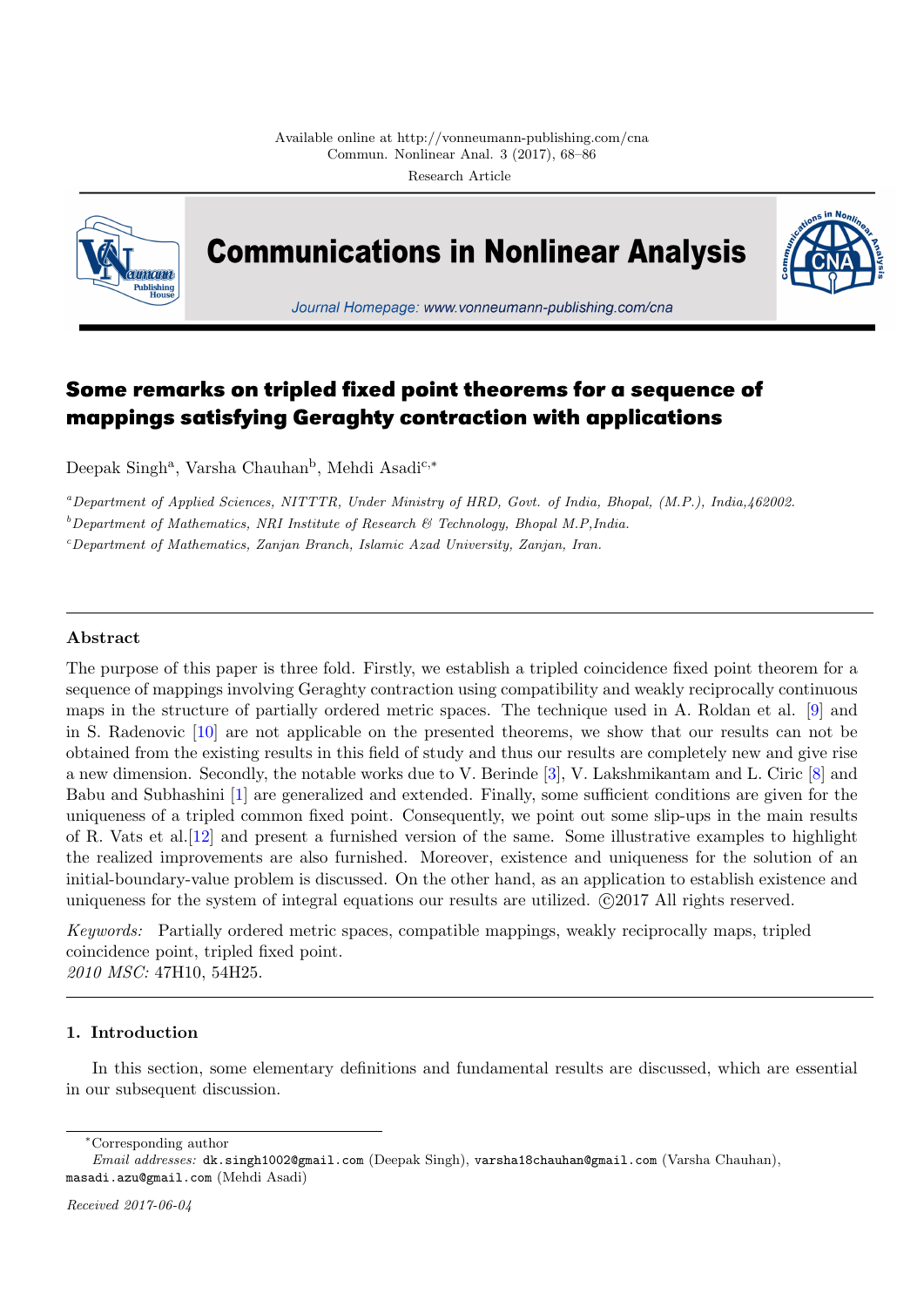**Definition 1.1** ([2]). An element  $(x, y) \in X \times X$  is called a coupled fixed point of the mapping  $F : X \times X \rightarrow Y$ *X* if

$$
F(x, y) = x, \qquad F(y, x) = y.
$$

**Definition 1.2** [\(\[8](#page-18-5)]). An element  $(x, y) \in X \times X$  is called a coupled coincidence point of the mappings  $F: X \times X \to X$  and  $g: X \to X$  if

$$
F(x, y) = gx, \qquad F(y, x) = gy.
$$

<span id="page-1-3"></span>**Definition 1.3** ([[4\]](#page-18-3)). Let  $(X, \preceq)$  be a partially ordered set and  $F: X \times X \times X \to X$  be a mapping. The mapping *F* is said to have the mixed monotone property if *F* is monotone non decreasing in *x* and *z* and is monotone non increasing in *y*, that is, for any  $x, y, z \in X$ ,

$$
x_1, x_2 \in X, x_1 \preceq x_2 \Rightarrow F(x_1, y, z) \preceq F(x_2, y, z),
$$
  

$$
y_1, y_2 \in X, y_1 \preceq y_2 \Rightarrow F(x, y_1, z) \succeq F(x, y_2, z)
$$

<span id="page-1-0"></span>and

$$
z_1, z_2 \in X, z_1 \preceq z_2 \Rightarrow F(x, y, z_1) \preceq F(x, y, z_2).
$$

**Definition 1.4** ([5]). Let  $(X, \preceq)$  be a partially ordered set and  $F : X \times X \times X \to X$  and  $g : X \to X$ are two mappings. The mapping *F* is said to have the mixed *g*-monotone property if *F* is monotone *g*-non decreasing in *x* and *z* and is monotone *g*-non increasing in *y*, that is, for any  $x, y, z \in X$ ,

$$
x_1, x_2 \in X, gx_1 \preceq gx_2 \Rightarrow F(x_1, y, z) \preceq F(x_2, y, z),
$$
  

$$
y_1, y_2 \in X, gy_1 \preceq gy_2 \Rightarrow F(x, y_1, z) \succeq F(x, y_2, z)
$$

<span id="page-1-2"></span>and

$$
z_1, z_2 \in X, gz_1 \preceq gz_2 \Rightarrow F(x, y, z_1) \preceq F(x, y, z_2).
$$

**Definition 1.5** ([4]). An element  $(x, y, z) \in X \times X \times X$  is called a tripled fixed point of the mapping  $F: X \times X \times X \to X$  if

$$
F(x, y, z) = x, \qquad F(y, x, y) = y \quad and \quad F(z, y, x) = z.
$$

<span id="page-1-1"></span>**Definition 1.6.** [Let](#page-18-6)  $(X, d, \preceq)$  be a partially ordered metric space. We say that X is regular if the following conditions hold:

*(i)* if a non-decreasing sequence  $\{x_n\}$  is such that  $x_n \to x$ , then  $x_n \leq x$  for all  $n \geq 0$ .

*(ii)* if a non-increasing sequence  $\{y_n\}$  is such that  $y_n \to y$ , then  $y \leq y_n$  for all  $n \geq 0$ .

**Definition 1.7** ([12]). Let  $(X, d)$  be a metric space.  ${F_i}_{i \in N}$  and *g* are compatible if

$$
\lim_{n \to +\infty} d(g(F_n(x_n, y_n, z_n)), F_n(gx_n, gy_n, gz_n)) = 0,
$$
  

$$
\lim_{n \to +\infty} d(g(F_n(y_n, x_n, y_n)), F_n(gy_n, gx_n, gy_n)) = 0
$$

and

$$
\lim_{n \to +\infty} d(g(F_n(z_n, y_n, x_n)), F_n(gz_n, gy_n, gx_n)) = 0,
$$

whenever  $\{x_n\}$ ,  $\{y_n\}$  and  $\{z_n\}$  are sequences in *X*, such that

$$
\lim_{n \to +\infty} F_n(x_n, y_n, z_n) = \lim_{n \to +\infty} gx_{n+1} = x,
$$
  

$$
\lim_{n \to +\infty} F_n(y_n, x_n, y_n) = \lim_{n \to +\infty} gy_{n+1} = y
$$

and

$$
\lim_{n \to +\infty} F_n(z_n, y_n, x_n) = \lim_{n \to +\infty} g z_{n+1} = z,
$$

for some  $x, y, z \in X$ .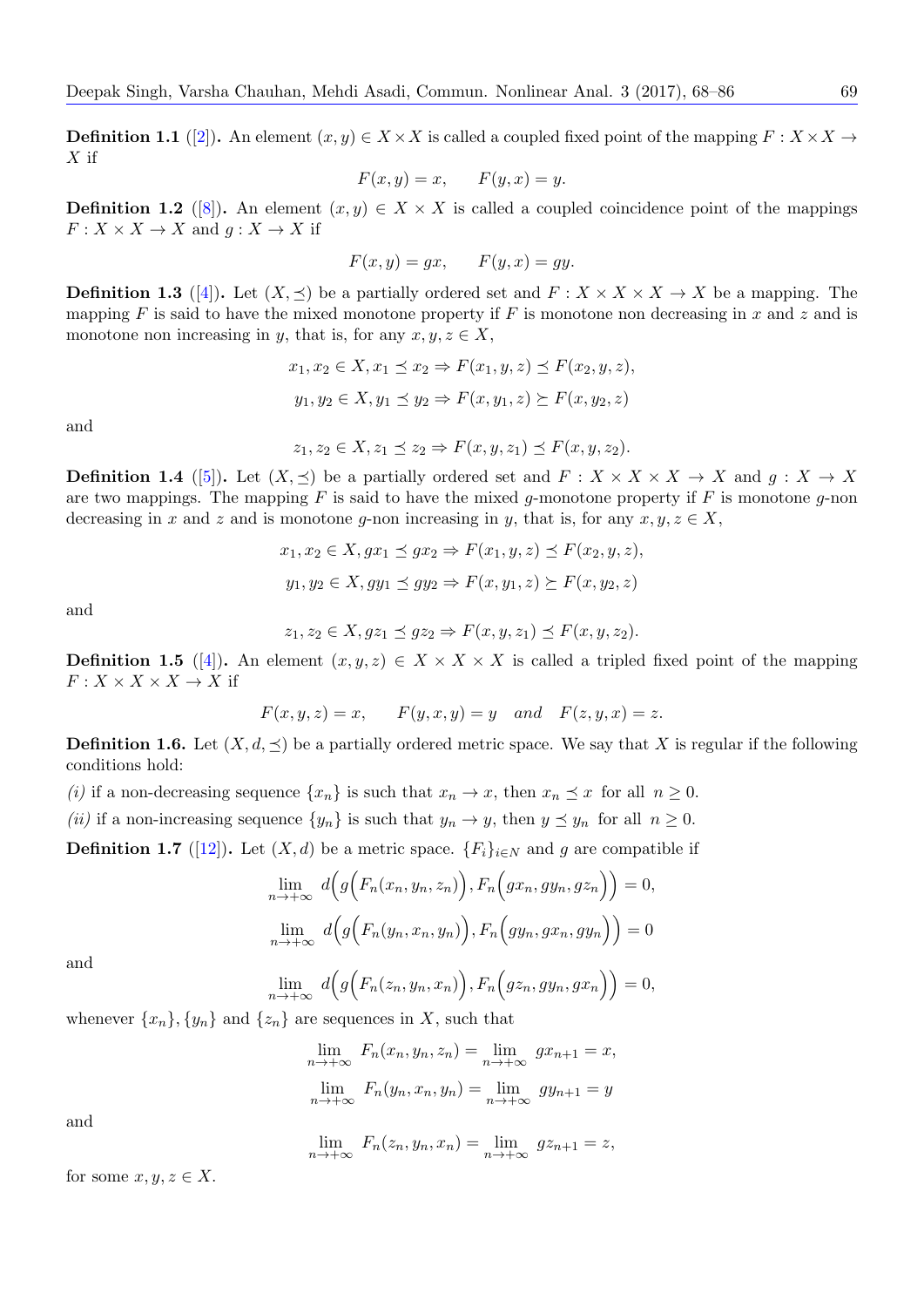**Definition 1.8** ([12]).  $\{F_i\}_{i\in\mathbb{N}}$  and *g* are called weakly reciprocally continuous if

$$
\lim_{n \to +\infty} g(F_n(x_n, y_n, z_n)) = gx \text{ or } \lim_{n \to +\infty} F_n\Big(gx_n, gy_n, gz_n\Big)\Big) = F_n(x, y, z),
$$
  

$$
\lim_{n \to +\infty} g\Big(F_n(y_n, x_n, y_n)\Big) = gy \text{ or } \lim_{n \to +\infty} F_n\Big(gy_n, gx_n, gy_n\Big)\Big) = F_n(y, x, y)
$$

and

$$
\lim_{n \to +\infty} g(F_n(z_n, y_n, x_n)) = gz \text{ or } \lim_{n \to +\infty} F_n(gz_n, gy_n, gx_n) = F_n(z, y, x),
$$

whenever  $\{x_n\}$ ,  $\{y_n\}$  and  $\{z_n\}$  are sequences in *X*, such that

$$
\lim_{n \to +\infty} F_n(x_n, y_n, z_n) = \lim_{n \to +\infty} gx_{n+1} = x,
$$
  

$$
\lim_{n \to +\infty} F_n(y_n, x_n, y_n) = \lim_{n \to +\infty} gy_{n+1} = y
$$

and

$$
\lim_{n \to +\infty} F_n(z_n, y_n, x_n) = \lim_{n \to +\infty} g z_{n+1} = z,
$$

for some  $x, y, z \in X$ .

**Definition 1.9.** Let  $\Phi$  denote the class of all functions  $\phi : [0, +\infty) \to [0, +\infty)$  satisfying  $\phi(t) < t$  for  $t > 0$ and  $\phi(t) = 0$  if and only if  $t = 0$ .

**Definition 1.10** ([6]). Let *S* denotes the class of the functions  $\beta : [0, +\infty) \to [0, 1]$  which satisfy the condition  $\beta(t_n) \to 1 \Rightarrow t_n \to 0$ .

#### <span id="page-2-2"></span>**2. Main Result**

Our essential result is given as follows.

<span id="page-2-1"></span>**Theorem 2.1.** Let  $(X, \preceq)$  be a complete partially ordered metric space. Let g be a self-mapping on X and  ${F_i}_{i \in \mathbb{N}}$  *be a sequence of mappings from*  $X \times X \times X$  *into*  $X$  *such that*  $F_i(x, y, z) \preceq F_{i+1}(u, v, w), F_{i+1}(v, u, v) \preceq F_i(y, x, y)$  and  $F_i(z, y, x) \preceq F_{i+1}(w, v, u),$ (where  $i = r - 1$ ;  $r \in \mathbb{N}$ ) for  $x, y, z, u, v, w \in X$  with  $gx \preceq gu, gv \preceq gy$  and  $gz \preceq gw$ , or  $gx \succeq gu, gv \succeq gy$  and  $gz \succeq gw$ . *Suppose that the following hold:* 

- *(i) g is continuous;*
- $f_i$   $F_i$   $(X \times X \times X) \subseteq g(X)$ ;
- *(iii)*  $\{F_i\}_{i\in\mathbb{N}}$  *and g are compatible and weakly reciprocally continuous;*
- (iv) there exists  $(x_0, y_0, z_0) \in X \times X \times X$  such that  $gx_0 \preceq F_0(x_0, y_0, z_0), gy_0 \succeq F_0(y_0, x_0, y_0)$  and  $gz_0 \preceq$  $F_0(z_0, y_0, x_0)$ ;
- *(v) there exist*  $ϕ, ψ ∈ Φ, β ∈ S and L ≥ 0 such that$

<span id="page-2-0"></span>
$$
d\Big(F_i(x,y,z), F_j(u,v,w)\Big) \leq \beta\Big(M_{i,j}(x,y,z,u,v,w)\Big)\phi\Big(M_{i,j}(x,y,z,u,v,w)\Big) + L\psi\Big(N_{i,j}(x,y,z,u,v,w)\Big),\tag{2.1}
$$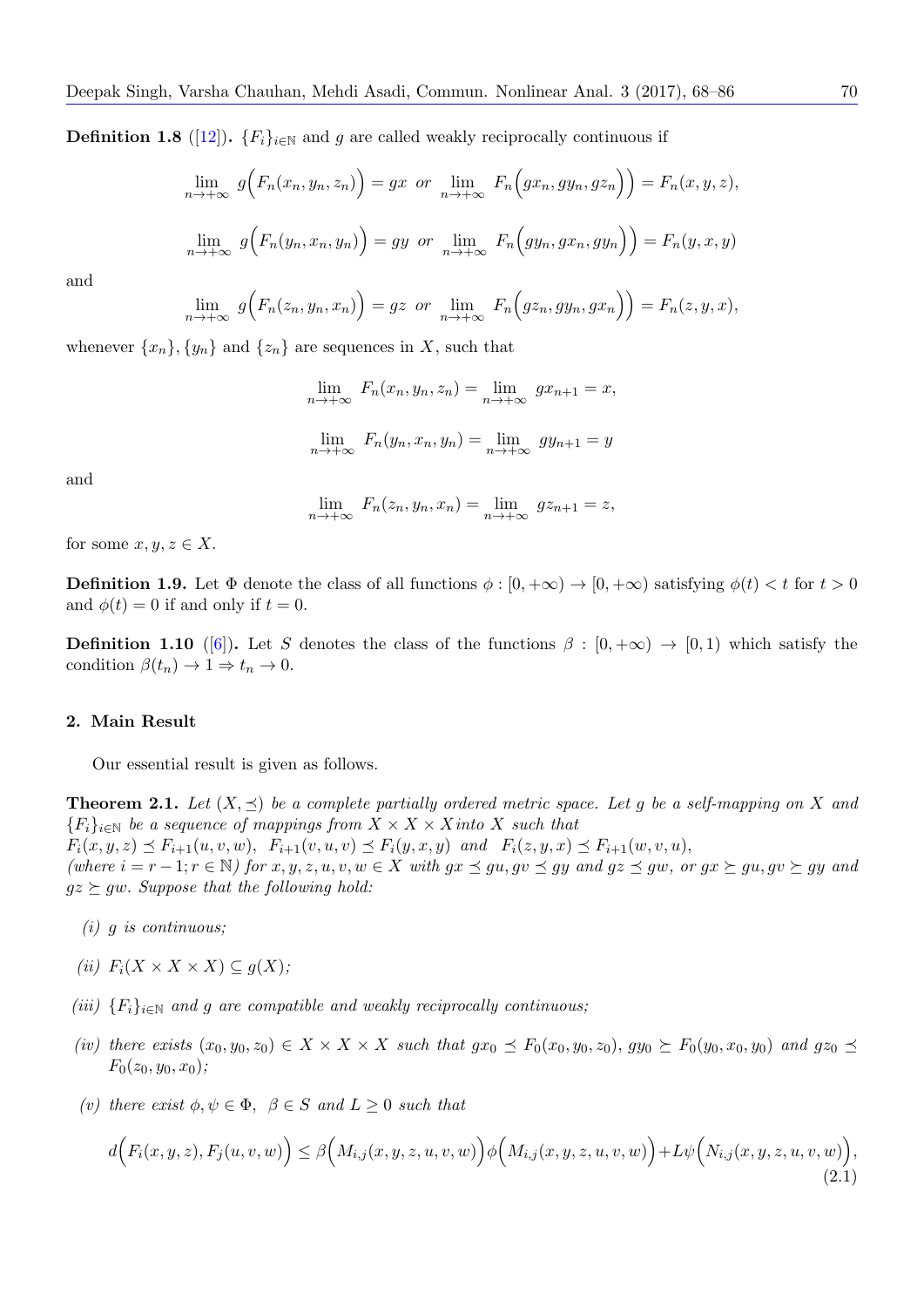$$
M_{i,j}(x, y, z, u, v, w) = \max \left\{ \frac{d(gx, gu) + d(gy, gv) + d(gz, gw)}{3}, \frac{d(F_i(x, y, z), F_j(u, v, w)) + d(F_i(y, x, y), F_j(v, u, v)) + d(F_i(z, y, x), F_j(w, v, u))}{3}, \frac{d(gu, F_j(u, v, w)) + d(gv, F_j(v, u, v)) + d(gw, F_j(w, v, u))}{3} \right\},
$$

*and*

$$
N_{i,j}(x, y, z, u, v, w) = \min \Big\{ d(gx, F_i(x, y, z)), d(gx, F_j(u, v, w)), d(gu, F_i(x, y, z)), d(gu, F_j(u, v, w)) \Big\},\,
$$

*where*  $i = r − 1, j = s − 1; r, s \in \mathbb{N}$ .

*(vi)* (a)  $F_i$  *is continuous for each i or (b)*  $X$  *is regular.* Then  $\{F_i\}_{i\in\mathbb{N}}$  and g have tripled coincidence point. That is, there exists  $(x, y, z) \in X \times X \times X$  such that  $gx = F_i(x, y, z)$ *,*  $gy = F_i(y, x, y)$  and  $gz = F_i(z, y, x)$  for some  $i \in \mathbb{N}$ .

**Proof.** Let  $x_0, y_0, z_0 \in X$  such that  $gx_0 \preceq F_0(x_0, y_0, z_0), gy_0 \succeq F_0(y_0, x_0, y_0)$  and  $gz_0 \preceq F_0(z_0, y_0, x_0)$ . Since it is given that,  $F_0(X \times X \times X) \subseteq g(X)$ , we can choose  $x_1, y_1, z_1 \in X$  such that  $gx_1 = F_0(x_0, y_0, z_0)$ ,  $gy_1 =$  $F_0(y_0, x_0, y_0)$  and  $gz_1 = F_0(z_0, y_0, x_0)$ . Again, we can choose  $x_2, y_2, z_2 \in X$  such that  $gx_2 = F_1(x_1, y_1, z_1)$ ,  $gy_2 = F_2(x_2, y_1, z_2)$  $F_1(y_2, x_2, y_2)$  and  $gz_2 = F_1(z_1, y_1, x_1)$ . Continuing this process, we can construct three sequences  $\{x_n\}, \{y_n\}$ and  $\{z_n\}$  in X such that

$$
gx_{n+1} = F_n(x_n, y_n, z_n), gy_{n+1} = F_n(y_n, x_n, y_n)
$$
 and  $gz_{n+1} = F_n(z_n, y_n, x_n)$  for all  $n \ge 0$ . (2.2)

If for some  $n_0 \in \mathbb{N}$ , we have  $gx_{n_0} = F_{n_0}(x_{n_0}, y_{n_0}, z_{n_0})$ ,  $gy_{n_0} = F_{n_0}(y_{n_0}, x_{n_0}, y_{n_0})$  and  $gz_{n_0} = F_{n_0}(z_{n_0}, y_{n_0}, x_{n_0})$ then  ${F_i}_{i\in\mathbb{N}}$  and g have a tripled coincidence point. Therefore, in what follows, we suppose that for each  $n \geq 0, g_{n+1} = F_n(x_n, y_n, z_n) \neq gx_n$  or  $gy_{n+1} = F_n(y_n, x_n, y_n) \neq gy_n$  or  $gz_{n+1} = F_n(z_n, y_n, x_n) \neq gz_n$ holds.

Now, we shall show that

<span id="page-3-1"></span><span id="page-3-0"></span>
$$
gx_n \preceq gx_{n+1}, \ gy_n \succeq gy_{n+1} \text{ and } gz_n \preceq gz_{n+1}, \tag{2.3}
$$

for all  $n \geq 0$ . For this purpose, we use the mathematical induction. By (iv) and in view of  $gx_1 =$  $F_0(x_0, y_0, z_0), gy_1 = F_0(y_0, x_0, y_0)$  and  $gz_1 = F_0(z_0, y_0, x_0),$  we arrive at  $gx_0 \preceq gx_1, gy_0 \succeq gy_1$  and  $gz_0 \preceq gz_1$ , thus (2.3) is true for  $n = 0$ . We presume that (2.3) is true for some  $n > 0$ . Now, utilizing inequality (2.2) and (2.3), which yields that

$$
gx_{n+1} = F_n(x_n, y_n, z_n) \le F_{n+1}(x_{n+1}, y_{n+1}, z_{n+1}) = gx_{n+2},
$$
  

$$
gy_{n+2} = F_{n+1}(y_{n+1}, x_{n+1}, y_{n+1}) \le F_n(y_n, x_n, y_n) = gy_{n+1}
$$

and

$$
gz_{n+1} = F_n(z_n, y_n, x_n) \le F_{n+1}(z_{n+1}, y_{n+1}, x_{n+1}) = gz_{n+2}.
$$

Hence,  $(2.3)$  holds for  $n + 1$ . Proceeding by mathematical induction,  $(2.3)$  follows. Thus, we get

$$
gx_0 \preceq gx_1 \preceq gx_2 \preceq \ldots \preceq gx_{n+1} \preceq \ldots,
$$

$$
gy_0 \succeq gy_1 \succeq gy_2 \succeq \ldots \succeq gy_{n+1} \succeq \ldots
$$

and

$$
gz_0 \preceq gz_1 \preceq gz_2 \preceq \ldots \preceq gz_{n+1} \preceq \ldots
$$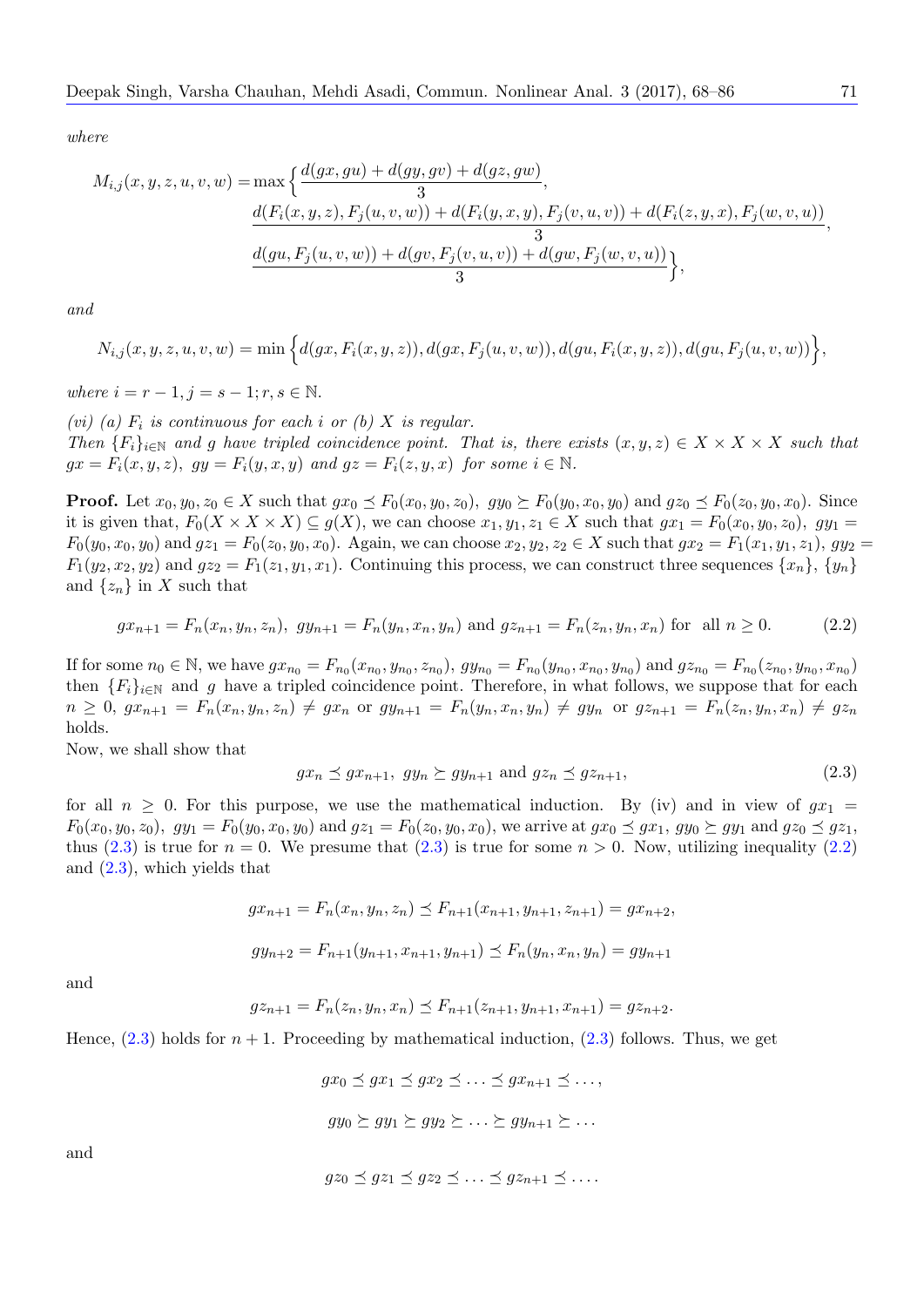On using inequality  $(2.1)$  and  $(2.2)$ , we acquire that

$$
d(gx_1, gx_2) = d(F_0(x_0, y_0, z_0), F_1(x_1, y_1, z_1))
$$
\n(2.4)

$$
\leq \beta \Big( M_{0,1}(x_0, y_0, z_0, x_1, y_1, z_1) \Big) \phi \Big( M_{0,1}(x_0, y_0, z_0, x_1, y_1, z_1) \Big) \tag{2.5}
$$

$$
+ L\psi\Big(N_{0,1}(x_0,y_0,z_0,x_1,y_1,z_1)\Big),\tag{2.6}
$$

where

$$
M_{0,1}(x_0, y_0, z_0, x_1, y_1, z_1) = \max \left\{ \frac{d(gx_0, gx_1) + d(gy_0, gy_1) + d(gz_0, gz_1)}{3}, \frac{d(gx_1, gx_2) + d(gy_1, gy_2) + d(gz_1, gz_2)}{3}, \frac{d(gx_1, gx_2) + d(gy_1, gy_2) + d(gz_1, gz_2)}{3} \right\}
$$

and

$$
N_{0,1}(x_0,y_0,z_0,x_1,y_1,z_1)=\min\Big\{d(gx_0,gx_1),d(gx_0,gx_2),d(gx_1,gx_1),d(gx_1,gx_2)\Big\}=0.
$$

For simplicity, let us denote  $\delta_n = d(gx_n, gx_{n+1}) + d(gy_n, gy_{n+1}) + d(gz_n, gz_{n+1})$ , with this substitution above leads to following cases. Case (i):

$$
M_{0,1}(x_0, y_0, z_0, x_1, y_1, z_1) = \max\left\{\frac{\delta_0}{3}, \frac{\delta_1}{3}, \frac{\delta_1}{3}\right\} = \frac{\delta_1}{3}.
$$

With this valued and by the properties of  $\beta$ ,  $\phi$  and  $\psi$  functions, (2.4) turns into

$$
d(gx_1, gx_2) \le \beta\left(\frac{\delta_1}{3}\right)\phi\left(\frac{\delta_1}{3}\right) < \frac{\delta_1}{3}.\tag{2.7}
$$

Similarly,

<span id="page-4-0"></span>
$$
d(gy_1, gy_2) < \frac{\delta_1}{3} \tag{2.8}
$$

<span id="page-4-1"></span>and

$$
d(gz_1, gz_2) < \frac{\delta_1}{3}.\tag{2.9}
$$

<span id="page-4-2"></span>Adding  $(2.7)$ ,  $(2.8)$  and  $(2.9)$ , we acquire that

$$
d(gx_1, gx_2) + d(gy_1, gy_2) + d(gz_1, gz_2) = \delta_1 < \delta_1.
$$

Leads to [a c](#page-4-0)on[trad](#page-4-1)iction. [Th](#page-4-2)e similar conclusion holds for all  $n \geq 0$ . Case (ii):

$$
M_{0,1}(x_0, y_0, z_0, x_1, y_1, z_1) = \max\left\{\frac{\delta_0}{3}, \frac{\delta_1}{3}, \frac{\delta_1}{3}\right\} = \frac{\delta_0}{3}.
$$

Which in turn yields

$$
d(gx_1, gx_2) \le \beta\left(\frac{\delta_0}{3}\right)\phi\left(\frac{\delta_0}{3}\right) < \frac{\delta_0}{3}.
$$

Analogously, we derive

$$
d(gx_2, gx_3) \leq \beta(\frac{\delta_1}{3})\phi(\frac{\delta_1}{3}) < \frac{\delta_1}{3}.
$$

Repeating the above procedure, we get

<span id="page-4-3"></span>
$$
d(gx_n, gx_{n+1}) \le \beta\left(\frac{\delta_{n-1}}{3}\right)\phi\left(\frac{\delta_{n-1}}{3}\right) < \frac{\delta_{n-1}}{3}.\tag{2.10}
$$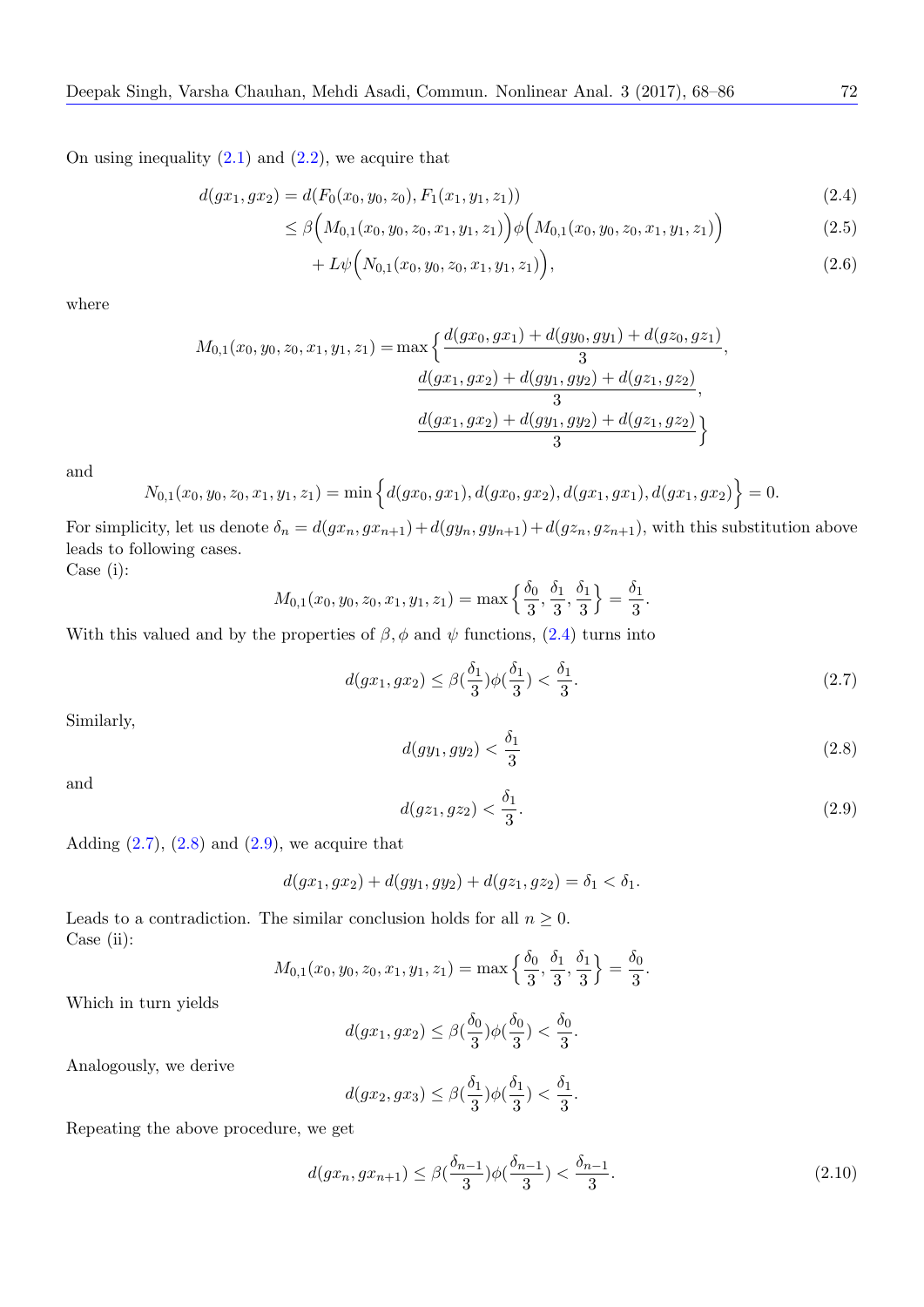Using similar arguments as above, one can easily show that

$$
d(gy_n, gy_{n+1}) \le \beta\left(\frac{\delta_{n-1}}{3}\right)\phi\left(\frac{\delta_{n-1}}{3}\right) < \frac{\delta_{n-1}}{3} \tag{2.11}
$$

and

<span id="page-5-0"></span>
$$
d(gz_n, gz_{n+1}) \le \beta(\frac{\delta_{n-1}}{3})\phi(\frac{\delta_{n-1}}{3}) < \frac{\delta_{n-1}}{3}.\tag{2.12}
$$

<span id="page-5-1"></span>Adding  $(2.10)$ ,  $(2.11)$  and  $(2.12)$ , which implies

$$
d(gx_n, gx_{n+1}) + d(gy_n, gy_{n+1}) + d(gz_n, gz_{n+1}) = \delta_n < \delta_{n-1}.
$$

It follow[s tha](#page-4-3)t [the s](#page-5-0)equence  $\{\delta_n\}$  $\{\delta_n\}$  $\{\delta_n\}$  is monotone decreasing sequence of non-negative real numbers. Hence, there exists an  $\delta \ge 0$  such that  $\lim_{n \to \infty} \delta_{n+1} = \delta$ . We shall show that  $\delta = 0$ . Assume to the contrary that  $\delta > 0$ , then from  $(2.10)-(2.12)$  and by the property of  $\phi$ , we have

$$
d(gx_n, gx_{n+1}) + d(gy_n, gy_{n+1}) + d(gz_n, gz_{n+1}) = \delta_n \leq 3\beta \left(\frac{\delta_{n-1}}{3}\right) \phi \left(\frac{\delta_{n-1}}{3}\right).
$$

So,

<span id="page-5-4"></span>
$$
\delta_n \leq \beta\left(\frac{\delta_{n-1}}{3}\right)\delta_{n-1}.
$$

Which on making  $n \to \infty$ , give rise  $\delta \le \lim_{n \to \infty} \beta(\frac{\delta_{n-1}}{3})\delta < \delta$ . Which yields  $\lim_{n \to \infty} \beta(\frac{\delta_{n-1}}{3}) = 1$ . Since,  $\beta \in S$ , therefore  $d(gx_n, gx_{n+1}) \to 0$ ,  $d(gy_n, gy_{n+1}) \to 0$  and  $d(gz_n, gz_{n+1}) \to 0$ . Which gives a contradiction, yielding thereby  $\delta = 0$ , as  $n \to \infty$ , that is

$$
\lim_{n \to \infty} \delta_n = \lim_{n \to \infty} \left( d(gx_n, gx_{n+1}) + d(gy_n, gy_{n+1}) + d(gz_n, gz_{n+1}) \right) = 0. \tag{2.13}
$$

Next, we show that  $\{gx_n\}$ ,  $\{gy_n\}$  and  $\{gz_n\}$  are Cauchy sequences. On the contrary, suppose that at least one of  $\{gx_n\}$  or  $\{gy_n\}$  or  $\{gz_n\}$  is not a Cauchy sequence. Then there exists an  $\epsilon > 0$  for which we can search sub-sequences of positive integers  $\{m(k)\}\$  and  $\{n(k)\}\$  such that for all positive integer  $k, n(k) > m(k) \geq k$ and let

$$
\delta_k = d(gx_{m(k)}, gx_{n(k)}) + d(gy_{m(k)}, gy_{n(k)}) + d(gz_{m(k)}, gz_{n(k)}) \ge \epsilon.
$$
\n(2.14)

<span id="page-5-2"></span>Moreover, corresponding to  $m(k)$ , we may choose  $n(k)$  in such a way that it is the smallest integer with  $n(k) > m(k)$  and satisfying  $(2.14)$ . Then

<span id="page-5-3"></span>
$$
d(gx_{m(k)}, gx_{n(k)-1}) + d(gy_{m(k)}, gy_{n(k)-1}) + d(gz_{m(k)}, gz_{n(k)-1}) < \epsilon.
$$
\n(2.15)

Due to triangle inequality and  $(2.15)$ , it follows that

$$
\epsilon \le \delta_k \le d(gx_{m(k)}, gx_{n(k)-1}) + d(gy_{m(k)}, gy_{n(k)-1}) + d(gz_{m(k)}, gz_{n(k)-1}) \tag{2.16}
$$

$$
+ d(gx_{n(k)-1}, gx_{n(k)}) + d(gy_{n(k)-1}, gy_{n(k)}) + d(gz_{n(k)-1}, gz_{n(k)}) \tag{2.17}
$$

$$
\langle \epsilon + d(gx_{n(k)-1}, gx_{n(k)}) + d(gy_{n(k)-1}, gy_{n(k)}) + d(gz_{n(k)-1}, gz_{n(k)}). \tag{2.18}
$$

Now, we prove that lim *k→∞*  $\delta_k = \epsilon$ . By taking the limit of supremum in (2.16) as  $k \to \infty$  and using (2.13), one obtains  $\epsilon \leq \lim$ *k→∞*  $\sup \delta_k \leq \epsilon$ , which get that

<span id="page-5-6"></span><span id="page-5-5"></span>
$$
\limsup_{k \to \infty} \delta_k = \epsilon. \tag{2.19}
$$

Again, on taking the inferior limit as  $k \to \infty$  in (2.16) and from (2.19), we arrive at  $\epsilon \leq \liminf_{k} \delta_k \leq \limsup_{k} \delta_k = \epsilon$ , which gives

*k→∞ k→∞*

<span id="page-5-7"></span>
$$
\liminf_{k \to \infty} \delta_k = \epsilon. \tag{2.20}
$$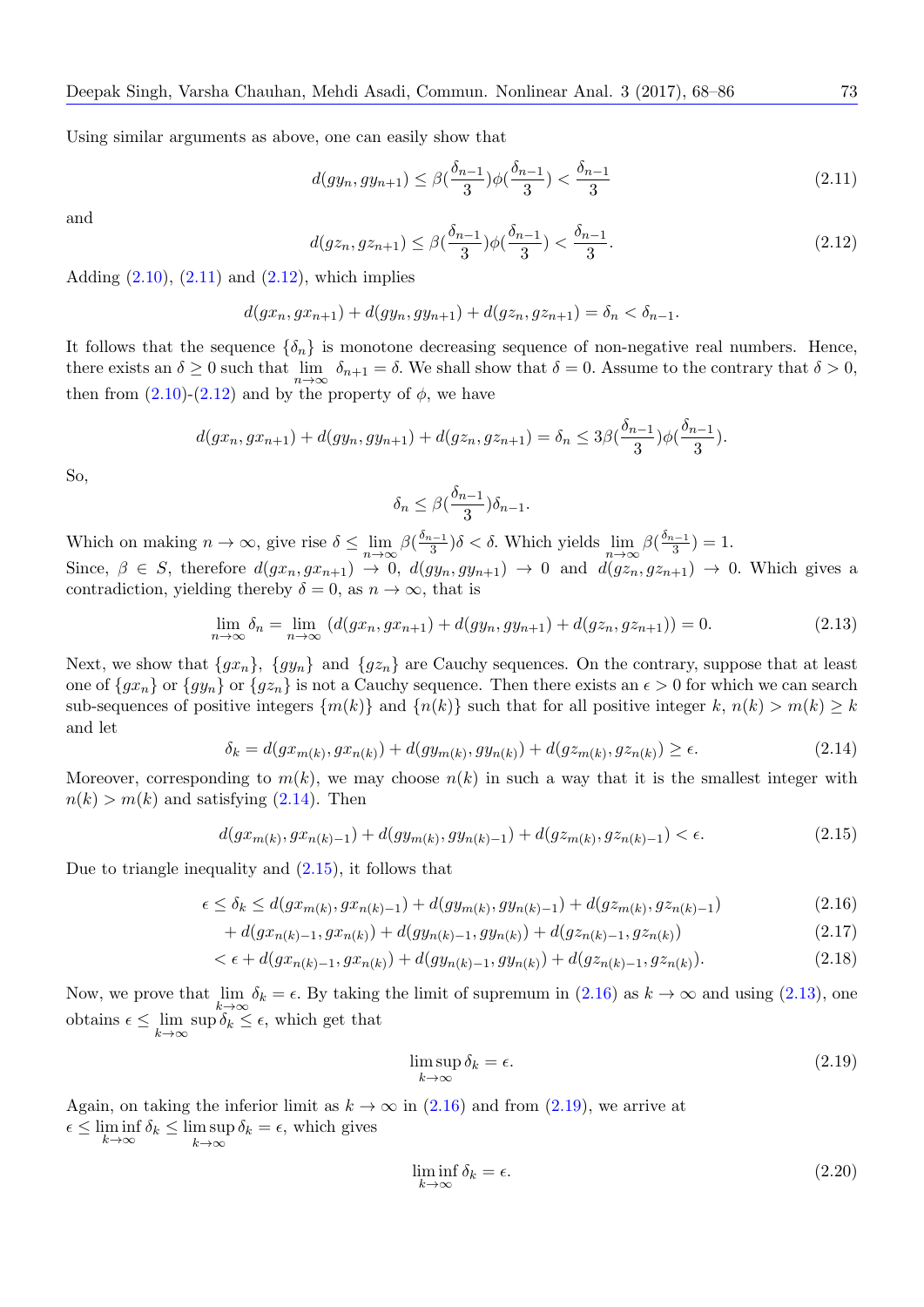Hence from  $(2.19)$  and  $(2.20)$ , one deduce that  $\liminf$ *k→∞ δ<sup>k</sup>* exists and

$$
\liminf_{k \to \infty} \delta_k = \liminf_{k \to \infty} \left( d(gx_{m(k)}, gx_{n(k)}) + d(gy_{m(k)}, gy_{n(k)}) + d(gz_{m(k)}, gz_{n(k)}) \right) = \epsilon.
$$
\n(2.21)

Then from  $(2.20)$  $(2.20)$  and  $(2.21)$  $(2.21)$ , lim *k→∞ δ<sup>k</sup>* exists and

<span id="page-6-3"></span><span id="page-6-2"></span><span id="page-6-1"></span><span id="page-6-0"></span>
$$
\lim_{k \to \infty} \delta_k = \epsilon. \tag{2.22}
$$

Also, by the [tria](#page-5-7)ngle in[equa](#page-6-0)lity, we acquire

$$
\delta_k = d(gx_{m(k)}, gx_{n(k)}) + d(gy_{m(k)}, gy_{n(k)}) + d(gz_{m(k)}, gz_{n(k)})
$$
\n(2.23)

$$
\leq \delta_{m(k)} + \delta_{n(k)} + d(gx_{m(k)+1}, gx_{n(k)+1}) + d(gy_{m(k)+1}, gy_{n(k)+1}) + d(gz_{m(k)+1}, gz_{n(k)+1}).
$$
\n(2.24)

As,  $n(k) > m(k)$  and  $gx_{m(k)} \preceq gx_{n(k)}$ ,  $gy_{m(k)} \succeq gy_{n(k)}$  and  $gz_{m(k)} \preceq gz_{n(k)}$ . Thus, from inequality (2.1) and  $(2.2)$ , we have

$$
d(gx_{m(k)+1}, gx_{n(k)+1}) + d(gy_{m(k)+1}, gy_{n(k)+1}) + d(gz_{m(k)+1}, gz_{n(k)+1})
$$
  
\n
$$
= d(F_{m(k)}(x_{m(k)}, y_{m(k)}, z_{m(k)}), F_{n(k)}(x_{n(k)}, y_{n(k)}, z_{n(k)}))
$$
  
\n
$$
+ d(F_{m(k)}(y_{m(k)}, x_{m(k)}, y_{m(k)}), F_{n(k)}(y_{n(k)}, x_{n(k)}, y_{n(k)}))
$$
  
\n
$$
+ d(F_{m(k)}(z_{m(k)}, y_{m(k)}, x_{m(k)}), F_{n(k)}(z_{n(k)}, y_{n(k)}, z_{n(k)}))
$$
  
\n
$$
\leq 3\beta \Big(M_{m(k),n(k)}(x_{m(k)}, y_{m(k)}, z_{m(k)}, x_{n(k)}, y_{n(k)}, z_{n(k)})\Big) \phi \Big(M_{m(k),n(k)}(x_{m(k)}, y_{m(k)}, z_{n(k)}, y_{n(k)}, z_{n(k)}))
$$
  
\n
$$
+ 3L\psi \Big(N_{m(k),n(k)}(x_{m(k)}, y_{m(k)}, z_{m(k)}, x_{n(k)}, y_{n(k)}, z_{n(k)})\Big).
$$
\n(2.25)

Using the definition of  $M_{i,j}(x, y, z, u, v, w)$ ,  $N_{i,j}(x, y, z, u, v, w)$  and keeping the inequalities (2.13) and (2.22) in mind, we get

$$
\lim_{k \to \infty} M_{m(k),n(k)}(x_{m(k)}, y_{m(k)}, z_{m(k)}, x_{n(k)}, y_{n(k)}, z_{n(k)}) = \epsilon/3; \n\lim_{k \to \infty} N_{m(k),n(k)}(x_{m(k)}, y_{m(k)}, z_{m(k)}, x_{n(k)}, y_{n(k)}, z_{n(k)}) = 0.
$$
\n(2.26)

Indeed

$$
M_{m(k),n(k)}(x_{m(k)}, y_{m(k)}, z_{m(k)}, x_{n(k)}, y_{n(k)}, z_{n(k)})
$$
  
= max 
$$
\begin{cases} \frac{d(gx_{m(k)}, gx_{n(k)}) + d(gy_{m(k)}, gy_{n(k)}) + d(gz_{m(k)}, gz_{n(k)})}{3}, \\ \frac{d(gx_{m(k)+1}, gx_{n(k)+1}) + d(gy_{m(k)+1}, gy_{n(k)+1}) + d(gz_{m(k)+1}, gz_{n(k)+1})}{3}, \\ \frac{d(gx_{n(k)}, gx_{n(k)+1}) + d(gy_{n(k)}, gy_{n(k)+1}) + d(gz_{n(k)}, gz_{n(k)+1})}{3} \end{cases}
$$

and

<span id="page-6-4"></span>
$$
N_{m(k),n(k)}(x_{m(k)}, y_{m(k)}, z_{m(k)}, x_{n(k)}, y_{n(k)}, z_{n(k)})
$$
  
= min  $\Big\{d(gx_{m(k)}, gx_{m(k)+1}), d(gx_{m(k)}, gx_{n(k)+1}), d(gx_{n(k)}, gx_{m(k)+1}), d(gx_{n(k)}, gx_{n(k)+1})\Big\}.$ 

Therefore, it follows from  $(2.23)$  and  $(2.25)$  that

$$
\delta_k \leq \delta_{m(k)} + \delta_{n(k)} + \delta_{n(k)} + 3\beta \Big(M_{m(k),n(k)}(x_{m(k)}, y_{m(k)}, z_{m(k)}, x_{n(k)}, y_{n(k)}, z_{n(k)})\Big) \phi\Big(M_{m(k),n(k)}(x_{m(k)}, y_{m(k)}, z_{m(k)}, x_{n(k)}, y_{n(k)}, z_{n(k)})\Big) + 3L\psi\Big(N_{m(k),n(k)}(x_{m(k)}, y_{m(k)}, z_{m(k)}, x_{n(k)}, y_{n(k)}, z_{n(k)})\Big).
$$
\n(2.27)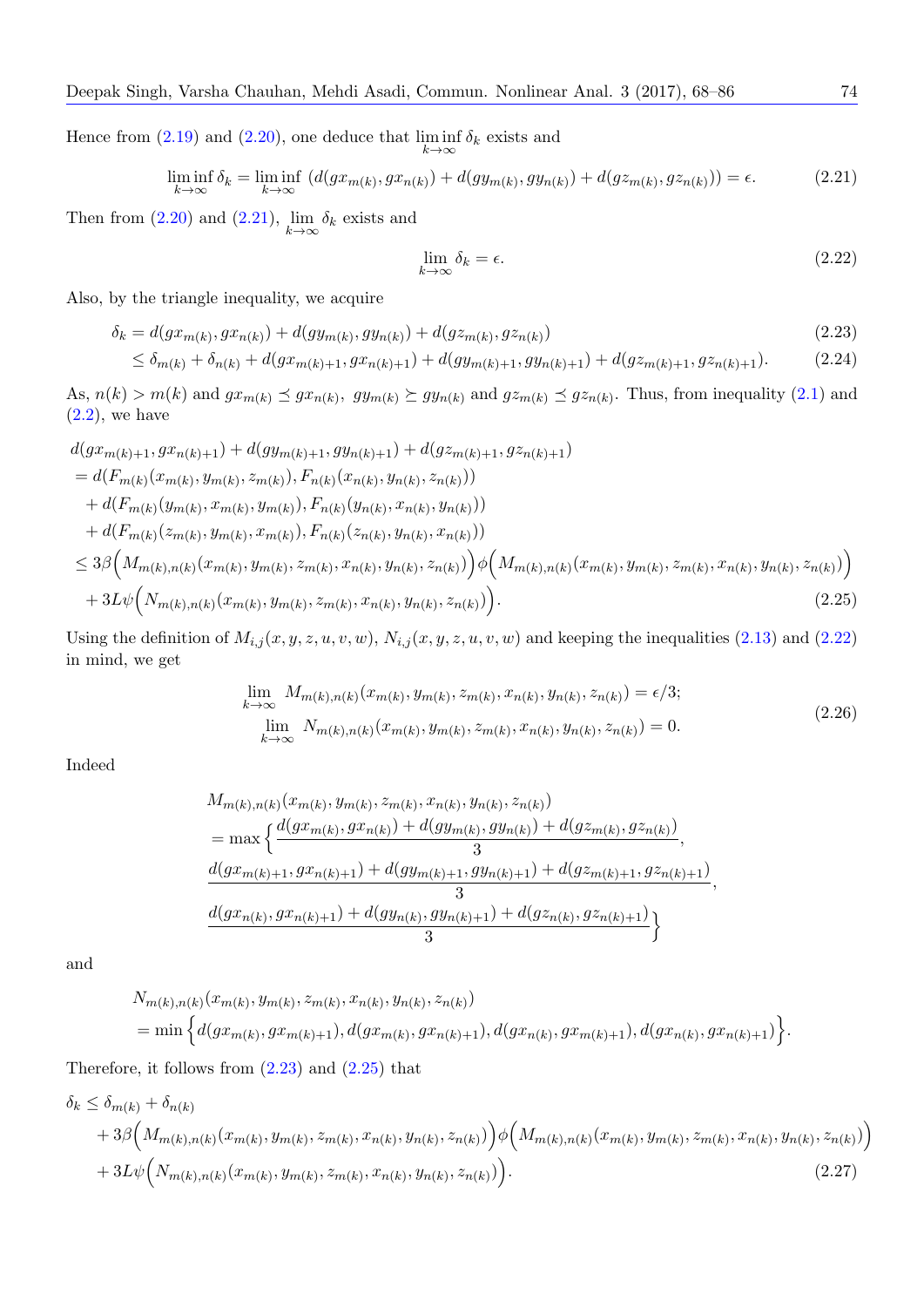Letting the limit as  $k \to \infty$  in (2.27) and using inequality (2.26), we arrive at lim *k→∞ δ*<sup>*k*</sup> = *∈*  $≤$  lim *k→∞*  $\beta(\frac{\delta_k}{3})\epsilon \leq \epsilon$ , which deduce that lim *k→∞*  $\beta(\frac{\delta_k}{3}) = 1$ . Hence, we assert that  $\delta_k \to 0$  as  $k \to \infty$ , which is a contradiction to (2.22). Thus,  $\{gx_n\}$ ,  $\{gy_n\}$  and  $\{gz_n\}$  are Cauchy sequences in *X*. Since, *X* is complete, then there exists  $(x, y, z) \in X \times X \times X$ , such t[hat](#page-6-4)

$$
\lim_{n \to +\infty} gx_{n+1} = \lim_{n \to +\infty} F_n(x_n, y_n, z_n) = x,
$$
  

$$
\lim_{n \to +\infty} gy_{n+1} = \lim_{n \to +\infty} F_n(y_n, x_n, y_n) = y
$$

and

$$
\lim_{n \to +\infty} g z_{n+1} = \lim_{n \to +\infty} F_n(z_n, y_n, x_n) = z.
$$

Since,  ${F_i}_{i \in \mathbb{N}}$  and *g* are compatible, we acquire

$$
\lim_{n \to +\infty} d(g(F_n(x_n, y_n, z_n)), F_n\Big(gx_n, gy_n, gz_n\Big)) = 0,
$$
  

$$
\lim_{n \to +\infty} d(g(F_n(y_n, x_n, y_n)), F_n\Big(gy_n, gx_n, gy_n\Big)) = 0
$$

and

$$
\lim_{n \to +\infty} d(g\Big(F_n(z_n, y_n, x_n)\Big), F_n\Big(gz_n, gy_n, gx_n\Big)\Big) = 0. \tag{2.28}
$$

<span id="page-7-0"></span>Since,  ${F_i}_{i \in \mathbb{N}}$  and *g* are weakly reciprocally continuous, we acquire

$$
\lim_{n \to +\infty} g(F_n(x_n, y_n, z_n)) = gx,
$$
  

$$
\lim_{n \to +\infty} g(F_n(y_n, x_n, y_n)) = gy
$$
  

$$
\lim_{n \to +\infty} g(F_n(z_n, y_n, x_n)) = gz.
$$

and

It follows

$$
\lim_{n \to +\infty} F_n\Big(gx_n, gy_n, gz_n\Big) = gx,\tag{2.29}
$$

$$
\lim_{n \to +\infty} F_n\Big(gy_n, gx_n, gy_n\Big) = gy \tag{2.30}
$$

<span id="page-7-1"></span>and

$$
\lim_{n \to +\infty} F_n(gz_n, gy_n, gx_n) = gz. \tag{2.31}
$$

Consider the two possibilities given in condition (vi).

(a) Assume that  $F_i$  is continuous. Due to inequality  $(2.1)$ , we arrive at

$$
d\Big(F_i(x, y, z), F_n\Big(gx_n, gy_n, gz_n\Big)\Big) \leq \beta\Big(M_{i,n}(x, y, z, gx_n, gy_n, gz_n)\Big)\phi\Big(M_{i,n}(x, y, z, gx_n, gy_n, gz_n)\Big) + L\psi\Big(N_{i,n}(x, y, z, gx_n, gy_n, gz_n)\Big),
$$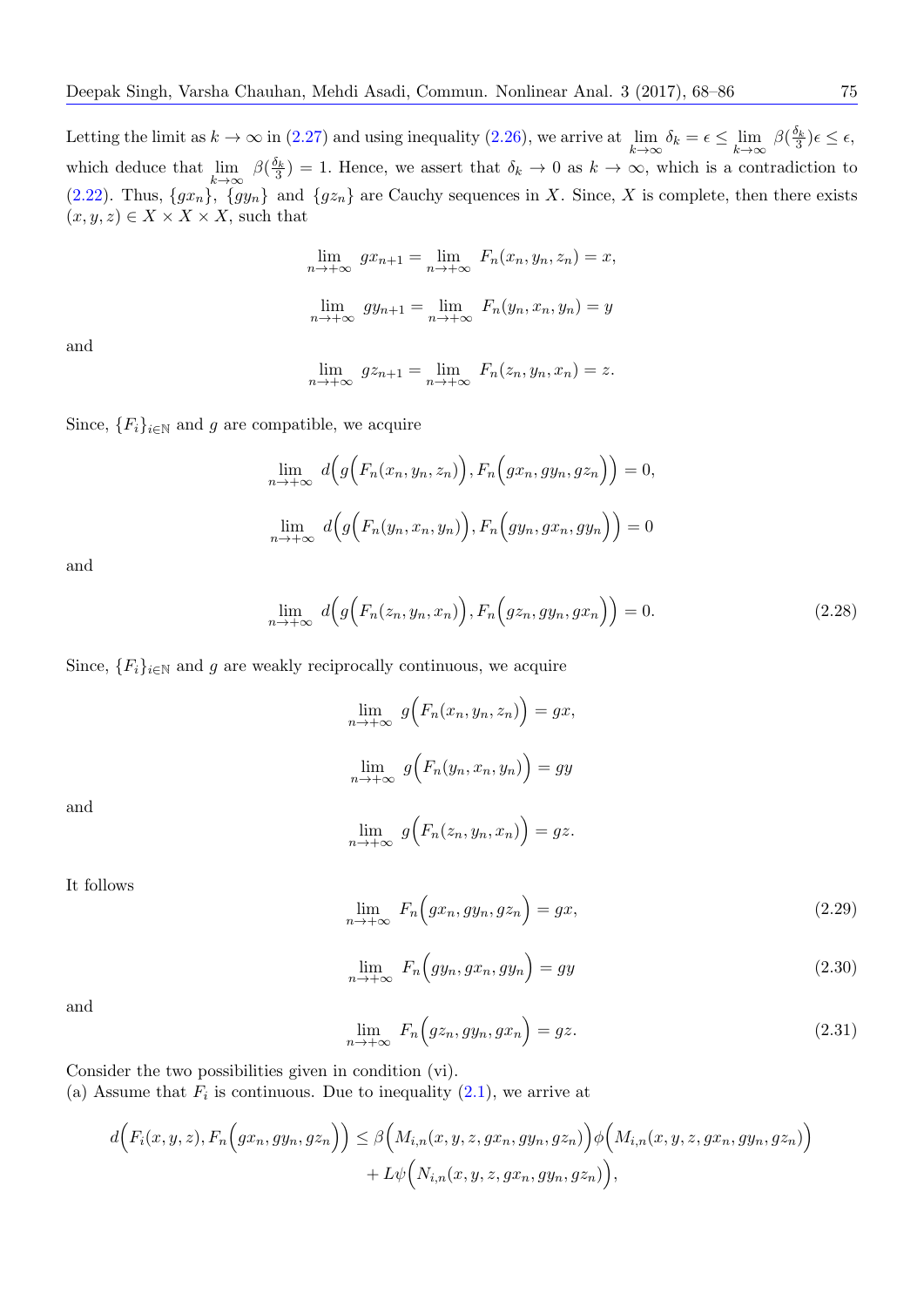$$
M_{i,n}(x, y, z, gx_n, gy_n, gz_n) = \max \left\{ \frac{d(gx, g(gx_n)) + d(gy, g(gy_n)) + d(gz, g(gz_n))}{3}, \frac{d(F_i(x, y, z), F_n(gx_n, gy_n, gz_n)) + d(F_i(y, x, y), F_n(gy_n, gx_n, gy_n)) + d(F_i(z, y, x), F_n(gz_n, gy_n))}{3}, \frac{d(g(gx_n), g(gx_{n+1})) + d(g(gy_n), g(gy_{n+1})) + d(g(gz_n), g(gz_{n+1}))}{3} \right\}
$$

and

$$
N_{i,n}(x, y, z, gx_n, gy_n, gz_n) = \min\Big\{d(gx, gx_{i+1}), d(gx, gx_{n+1}), d(g(gx_n), gx_{i+1}), d(g(gx_n), g(gx_{n+1}))\Big\}.
$$

Passing to the limit as  $n \to \infty$  and from (2.28), (2.29) and utilizing the continuity of  $F_i$  and g, one can conclude that

$$
d\Big(F_i(x,y,z),gx\Big) \leq \lim_{n \to +\infty} \beta\Big(d\Big(F_i(x,y,z),F_n\Big(gx_n,gy_n,gz_n\Big)\Big)\Big)d\Big(F_i(x,y,z),gx\Big)
$$

Which yields,  $d(F_i(x, y, z), gx) = 0$ , i.e.,  $F_i(x, y, z) = gx$ , as  $\beta \in S$ . Using the same as mentioned above, one can obtained  $F_i(y, x, y) = gy$  and  $F_i(z, y, x) = gz$ .

(b) Suppose that *X* is regular. As  $\{gx_n\}$  and  $\{gz_n\}$  are non-decreasing and  $\{gy_n\}$  is non-increasing, utilizing the regularity of *X*, we get  $gx_n \leq x$ ,  $y \leq gy_n$  and  $gz_n \leq z$  for all  $n \geq 0$ .

Therefore, using inequality  $(2.1)$ , we have

$$
d\Big(F_i(x, y, z), F_n\Big(gx_n, gy_n, gz_n\Big)\Big)
$$
  
\n
$$
\leq \beta\Big(M_{i,n}(x, y, z, gx_n, gy_n, gz_n)\Big)\phi\Big(M_{i,n}(x, y, z, gx_n, gy_n, gz_n)\Big)
$$
  
\n
$$
+ L\psi\Big(N_{i,n}(x, y, z, gx_n, gy_n, gz_n)\Big),
$$

Letting the limit as  $n \to \infty$  in previous inequality and applying the same treatment as above, one can easily arrive at  $d(F_i(x, y, z), gx) = 0$ , which gives  $F_i(x, y, z) = gx$ . Analogously, it can be derived that  $F_i(y, x, y) = gy$  and  $F_i(z, y, x) = gz$ . This concludes the Theorem.

*Remark* 2.2. If we relax the conditions (i), (iii) and completeness of X in Theorem 2.1 by assuming  $g(X)$ to be a complete subspace of *X* and *X* is regular then the conclusion of Theorem 2.1 remains true.

Proceeding exactly as in Theorem 2.1,  $\{gx_n\}$ ,  $\{gy_n\}$  and  $\{gz_n\}$  are cauchy sequences in  $g(X)$ . Since,  $g(X)$ is complete, then there exists  $(x, y, z) \in X \times X \times X$ , such that

$$
\lim_{n \to +\infty} gx_n = gx,
$$
  

$$
\lim_{n \to +\infty} gy_n = gy
$$

and

As  $\{gx_n\}$  and  $\{gz_n\}$  are non-decreasing and  $\{gy_n\}$  is non-increasing, utilizing the regularity of *X*, we get  $gx_n \preceq gx$ ,  $gy \preceq gy_n$  and  $gz_n \preceq gz$  for all  $n \geq 0$ . Using (2.1) we obtain

 $\lim_{n \to +\infty} gz_n = gz.$ 

$$
d(F_i(x, y, z), gx_{n+1}) = d(F_i(x, y, z), F_n(x_n, y_n, z_n))
$$
  
\n
$$
\leq \beta \Big( M_{i,n}(x, y, z, x_n, y_n, z_n) \Big) \phi \Big( M_{i,n}(x, y, z, x_n, y_n, z_n) \Big)
$$
  
\n
$$
+ L\psi \Big( N_{i,n}(x, y, z, x_n, y_n, z_n) \Big),
$$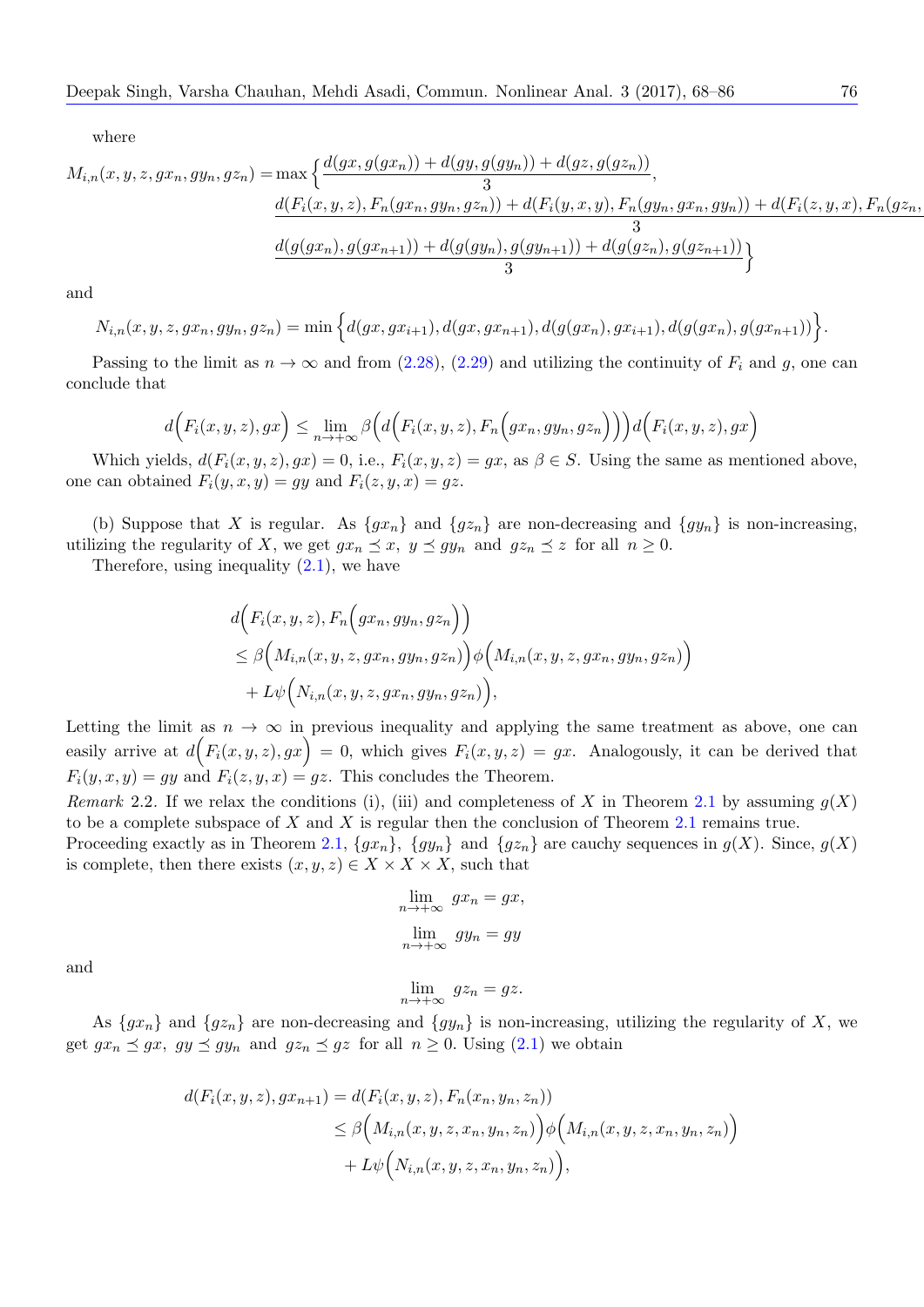$$
M_{i,n}(x, y, z, x_n, y_n, z_n) = \max \left\{ \frac{d(gx, gx_n) + d(gy, gy_n) + d(gz, gz_n)}{3}, \frac{d(F_i(x, y, z), F_n(x_n, y_n, z_n)) + d(F_i(y, x, y), F_n(y_n, x_n, y_n)) + d(F_i(z, y, x), F_n(z_n, y_n, x_n))}{3} \right\}
$$

and

$$
N_{i,n}(x,y,z,x_n,y_n,z_n) = \min\Big\{d(gx,gx_{i+1}),d(gx,gx_{n+1}),d(gx_n,gx_{i+1}),d(gx_n,gx_{n+1})\Big\}.
$$

Passing to the limit as  $n \to \infty$  in previous inequality and applying the same treatment as mentioned above, we can easily observe that  $d(F_i(x, y, z), gx) = 0$ , which gives  $F_i(x, y, z) = gx$ . In a similar way,  $F_i(y, x, y) = gy$  and  $F_i(z, y, x) = gz$ .

*Remark* 2.3. On replacing the weakly reciprocal continuity of  ${F_i}_{i \in \mathbb{N}}$  and *g* by assuming *g* to be nondecreasing in Theorem 2.1, one can derive another version of our main results.

*Remark* 2.4. In Theorem 2.1, restrict  $F: X^3 \to X$ ,  $L = 0$  and  $\beta(t) = k$ , where  $k \in (0, 1)$ , we obtain

<span id="page-9-1"></span>
$$
d\Big(F(x,y,z),F(u,v,w)\Big) + d\Big(F(y,x,y),F(v,u,v)\Big) + d\Big(F(z,y,x),F(w,v,u)\Big) \leq 3k\phi\Big(\max\Big\{\frac{d(gx,gu) + d(gy,gv) + d(gz,gw)}{3}, \\ \frac{d(F(x,y,z),F(u,v,w)) + d(F(y,x,y),F(v,u,v)) + d(F(z,y,x),F(w,v,u))}{3}, \\ \frac{d(gu,F(u,v,w)) + d(gv,F(v,u,v)) + d(gw,F(w,v,u))}{3}\Big\}\Big), \\ \leq 3\phi\Big(\max\Big\{\frac{d(gx,gu) + d(gy,gv) + d(gz,gw)}{3}, \\ \frac{d(F(x,y,z),F(u,v,w)) + d(F(y,x,y),F(v,u,v)) + d(F(z,y,x),F(w,v,u))}{3}, \\ \frac{d(gu,F(u,v,w)) + d(gv,F(v,u,v)) + d(gw,F(w,v,u))}{3}\Big\}\Big).
$$

Thus, we get the another version of V. Berinde [3] for tripled coincidence points. *Remark* 2.5*.* By restricting  $F: X^3 \to X$ ,  $L = 0$  and  $\beta(t) = k$ , where  $k \in (0, 1)$ , one can easily get

<span id="page-9-2"></span>
$$
d(F(x, y, z), F(u, v, w)) \leq \phi\left(\max\left\{\frac{d(gx, gu) + d(gy, gv) + d(gz, gw)}{3}, \frac{d(F(x, y, z), F(u, v, w)) + d(F(y, x, y), F(v, u, v)) + d(F(z, y, x), F(w, v, u))}{3}, \frac{d(gu, F(u, v, w)) + d(gv, F(v, u, v)) + d(gw, F(w, v, u))}{3}\right\}\right).
$$

Thus, our results extend the coupled coincidence point theorems contained in V. Lakshmikantam and L. Ciric [8] for tripled coincidence points.

*Remark* 2.6. Restricting  $F: X^3 \to X$ ,  $L = 0$  Theorem 2.1 can be viewed as a generalization of Theorem 2.1 of Babu and Subhashini [1] for tripled fixed points, so it extends and generalizes the related result of Babu [et](#page-18-3) al. [1], but we omit the details due to repetition.

<span id="page-9-0"></span>*Remark* 2.7*.* The following observation are worth noting [in](#page-2-1) the perspective of Theorem 2.1 in [12].

*,*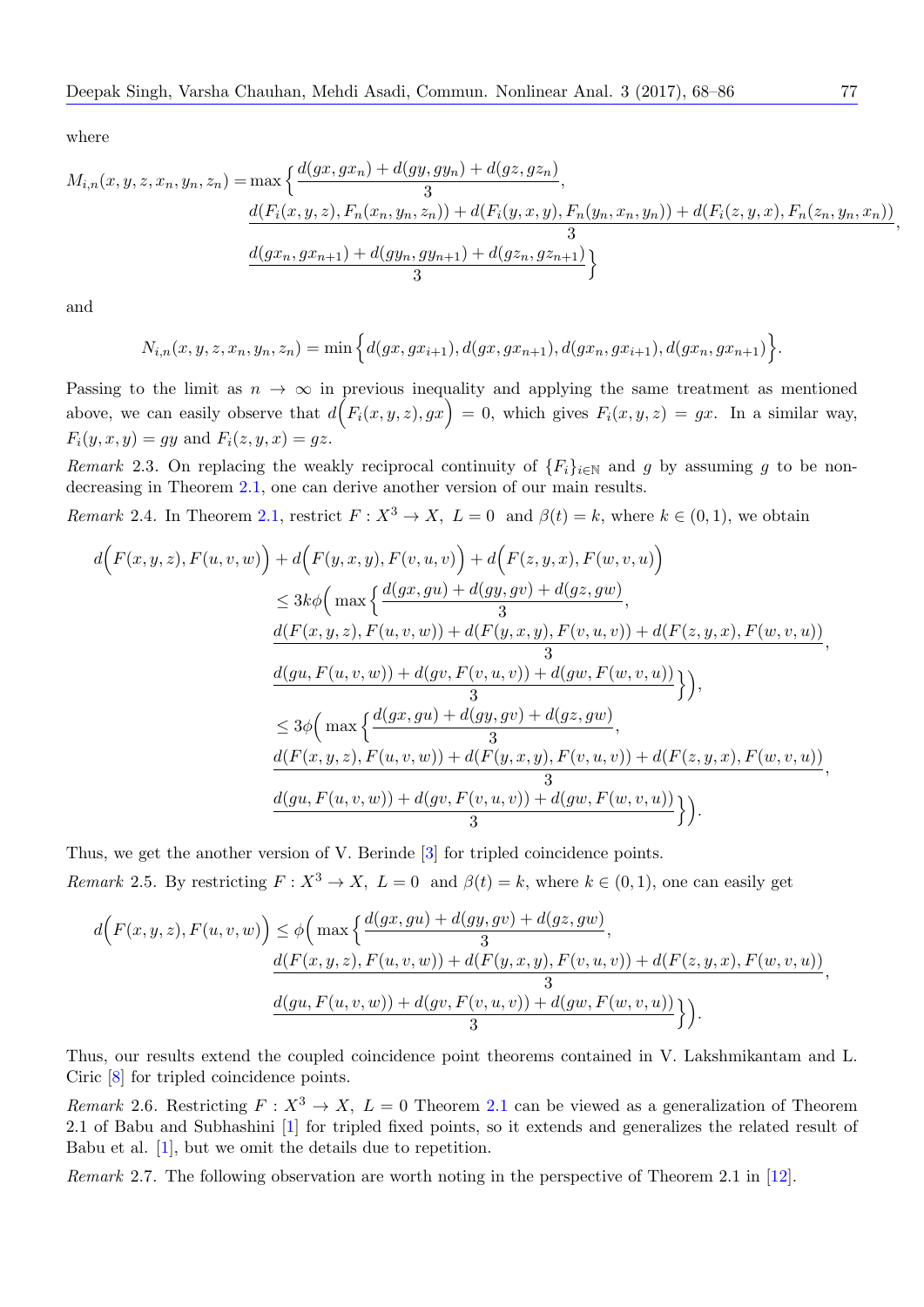$(i)$  The non-decreasing requirement of *g* is superfluous. Notice that, in the context of Theorem 2.1[12], authors used the sequence of mappings  ${T_i}_{i \in \mathbb{N}}$  and in the statement and in the proof of the Theorem 2.1[12], they used  $T_0(x_0, y_0, z_0)$ , which is unsound as for this to hold one needs to supplant  $i = r - 1; r \in \mathbb{N}$ ; *(ii)* In Example 2.3 author observed that  $(1,1,1)$  is also a tripled coincidence point of *g* and  $T_i$ , where  $gx = x$  $gx = x$  $gx = x$ and  $T_i(x, y, z) = \frac{x + y + z}{3i}; i \in \mathbb{N}$ , which is invalid for  $i > 1$ ;

*(iii)* [I](#page-18-7)n Theorem 2.1[12], authors used regularity of  $g(X)$ . On using this authors reported that  $gx_n \preceq x$ ,  $gy_n \succeq y$  and  $gz_n \preceq z$  for all  $n \geq 0$ . Which is worthless, one needs to replace regularity of  $g(X)$  by regularity of *X*, so that the given proof can work. Also, in Theorem 2.1[12], authors used compatibility and weakly reciprocal continuity together with completeness of  $g(X)$ . Notice that there is no necessity of compatibility and weakly reciproca[l co](#page-18-7)ntinuity of *g* and  $\{T_i\}_{i\in\mathbb{N}}$  in Theorem 2.1[12], if  $g(X)$  is complete subset of X and these properties are used only when *X* is complete. The proof can be completed on the lines of the proof of Theorem 2.1 and Remark 3.1.

Now, we present the example which demonstrate the validity o[f th](#page-18-7)e hypotheses and degree of generality of our main result.

**Exampl[e 2.](#page-2-1)8.** Let  $X = [-1, 1]$  with the usual metric and order. Then  $(X, d, \preceq)$  be a partially ordered metric space. Consider the mappings  $g: X \to X$  and  $F_i: X \times X \times X \to X$  defined by  $gx = x$  and  $F_i = \frac{x - y + z}{3i}; i \in \mathbb{N}$  such that  $x + z < y$ .

<span id="page-10-1"></span>Note that  $F_i(x, y, z) \subseteq gx$ ,  $g(X)$  is complete subset of X, g is monotonic non-decreasing, continuous, as well as

 $F_i(x, y, z) \preceq F_{i+1}(u, v, w), F_{i+1}(v, u, v) \preceq F_i(y, x, y)$  and  $F_i(z, y, x) \preceq F_{i+1}(w, v, u)$ 

for  $x < u$ ,  $y > v$  and  $z < w$ . Also, one can easily verify that  ${F_i}_{i \in \mathbb{N}}$  and g are compatible and weakly reciprocally continuous. Take  $\phi, \psi : [0, +\infty) \to [0, +\infty)$  be given by  $\phi(t) = \frac{3t}{4}$  and  $\psi(t) = \frac{t}{2}$ . And  $\beta$  :  $[0, +\infty) \rightarrow [0, 1)$  be given by

$$
\beta(t) = \begin{cases} \frac{2}{2+t} & \text{if } t > 0; \\ 0 & \text{if } t = 0. \end{cases}
$$

Then by a routine calculation, it can be easily verified that  $F_i$  and *g* satisfy condition (2.33) for  $L \geq 6$ , when  $\beta(t) > 0$  with  $x \neq y \neq z$  and  $u \neq v \neq w$ . Also,  $L \geq 10$ , when  $\beta(t) = 0$ , with  $x \neq y \neq z$  and  $u \neq v \neq w$ . Thus, all the hypotheses of Theorem 2.1 are satisfied and  $(0,0,0)$  is the tripled coincidence points of  $F_i$  and  $g$ .

**Theorem 2.9.** *In addition to the hypotheses of Theorem 2.1 assume that the set of coincidence points is comparable with respect to g, then*  ${F_i}_{i \in \mathbb{N}}$  *and g h[ave](#page-2-1) a unique tripled common fixed point, that is, there* exists  $(x, y, z) \in X \times X \times X$  such that  $x = gx = F_i(x, y, z)$ ,  $y = gy = F_i(y, x, y)$  and  $z = gz = F_i(z, y, x)$ *for some*  $i \in \mathbb{N}$ *.* 

*Proof.* Theorem 2.1 implies that the set of tripled coincidence points is non-empty. Now, we prove that if  $(x, y, z)$  and  $(r, s, t)$  are tripled coincidence points, that is, if  $F_i(x, y, z) = gx$ ,  $F_i(y, x, y) = gy$ ,  $F_i(z, y, x) = g$  $gz, F_i(r, s, t) = gr, F_i(s, r, s) = gs$  and  $F_i(t, s, r) = gt$ , then we will show that

<span id="page-10-0"></span>
$$
gx = gr, \, gy = gs \, and \, gz = gt. \tag{2.32}
$$

On the contrary, assume that at least one of them is not equal, that is,  $d(gx, gr) \neq 0$  or  $d(gy, gs) \neq 0$  or  $d(qz, qt) \neq 0$ . Since, the set of coincidence points is comparable, applying inequality (2.1) to these points, we acquire

$$
d(gx, gr) + d(gy, gs) + d(gz, gt)
$$
  
=  $d(F_i(x, y, z), F_i(r, s, t)) + d(F_i(y, x, y), F_i(s, r, s)) + d(F_i(z, y, x), F_i(t, s, r))$   
 $\leq 3\beta \Big(M_{i,j}(x, y, z, r, s, t)\Big) \phi \Big(M_{i,j}(x, y, z, r, s, t)\Big) + 3L\psi \Big(N_{i,j}(x, y, z, r, s, t)\Big),$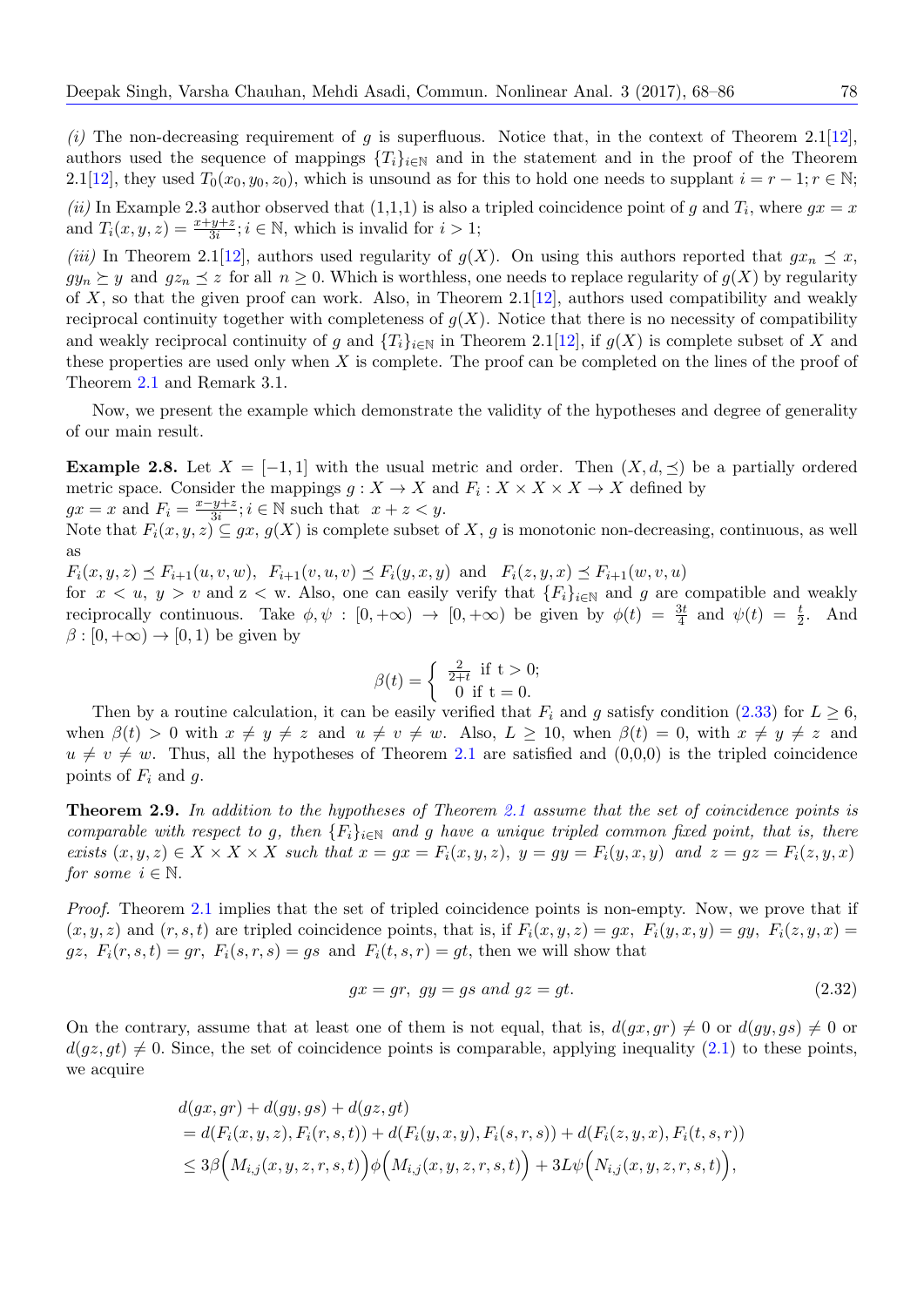$$
M_{i,j}(x, y, z, r, s, t) = \max\left\{\frac{d(gx, gr) + d(gy, gs) + d(gz, gt)}{3}, \frac{d(gx, gr) + d(gy, gs) + d(gz, gt)}{3}, \frac{d(gx, gr) + d(gy, gs) + d(gz, gt)}{3}\right\},\,
$$

and

$$
N_{i,j}(x,y,z,r,s,t)=\min\Big\{d(gx,gx),d(gx,gu),d(gu,gx),d(gu,gu)\Big\}.
$$

Which deduce that

$$
d(gx, gr) + d(gy, gs) + d(gz, gt)
$$
  
\n
$$
\leq 3\beta \Big( \frac{d(gx, gr) + d(gy, gs) + d(gz, gt)}{3} \Big) \phi \Big( \frac{d(gx, gr) + d(gy, gs) + d(gz, gt)}{3} \Big)
$$
  
\n
$$
< \beta \Big( \frac{d(gx, gr) + d(gy, gs) + d(gz, gt)}{3} \Big) (d(gx, gr) + d(gy, gs) + d(gz, gt))
$$
  
\n
$$
< d(gx, gr) + d(gy, gs) + d(gz, gt),
$$

which is a contradiction. So that  $(2.32)$  holds, and we have  $gx = gr$ ,  $gy = gs$  and  $gz = gt$ . Thus,  $\{F_i\}_{i \in \mathbb{N}}$ and *g* have a unique tripled point of coincidence. As two compatible mappings are also weakly compatible, so they commute at their coincidence points. Hence, we conclude that,  ${F_i}_{i\in\mathbb{N}}$  and g have a unique tripled common fixed point, whenever  ${F_i}_{i \in \mathbb{N}}$  and *g* are weakly compatible.  $\Box$ 

The following example illustrate Theorem 2.9.

**Example 2.10.** In the setting of Example 2.8 replace the mappings  $\phi, \psi : [0, +\infty) \to [0, +\infty)$ ,  $\beta : [0, +\infty) \to$ [0*,* 1) and *L* by the followings besides retaining the rest:

$$
\phi(t) = \frac{t}{2};
$$
  $\psi(t) = \frac{2t}{3};$   $\beta(t) = \begin{cases} \frac{2e^{-2t}}{2+t} & \text{if } t > 0; \\ 0 & \text{if } t = 0. \end{cases}$  and  $L \ge 6$ .

By repeating the discussion above, one can easily observe that inequality  $(2.33)$  with  $x \neq y \neq z$  and  $u \neq v \neq w$ , is satisfied. Hence, all the conditions of Theorem 2.9 are fulfilled, also (0,0,0) remains tripled common fixed point under  $F_i$  and  $g$  and is indeed unique.

In Theorem 2.1, if we restrict  $F: X \times X \times X \to X$ ,  $g = I$ ,  $\phi(t) = t$  and  $L = 0$ , we deduce the following corollary.

**Corollary 2.11.** Let  $(X, \preceq)$  be a complete partially ordered metric space. Let F be a mapping from  $X \times$ *X × Xinto X s[uch](#page-2-1) that*

<span id="page-11-1"></span> $F(x,y,z) \preceq F(u,v,w)$ ,  $F(v,u,v) \preceq F(y,x,y)$  and  $F(z,y,x) \preceq F(w,v,u)$ , for  $x,y,z,u,v,w \in X$  with  $x \preceq u, v \preceq y$  and  $z \preceq w$ , or  $x \succeq u, v \succeq y$  and  $z \succeq w$ . Suppose that the following hold:

(i) there exists  $(x_0, y_0, z_0) \in X \times X \times X$  such that  $x_0 \preceq F_0(x_0, y_0, z_0), y_0 \succeq F_0(y_0, x_0, y_0)$  and  $z_0 \preceq z_0$ *F*0(*z*0*, y*0*, x*0)*;*

*(ii)* there exist  $\beta \in S$  *such that* 

<span id="page-11-0"></span>
$$
d\Big(F(x,y,z),F(u,v,w)\Big) \leq \beta\Big(M(x,y,z,u,v,w)\Big).M(x,y,z,u,v,w),\tag{2.33}
$$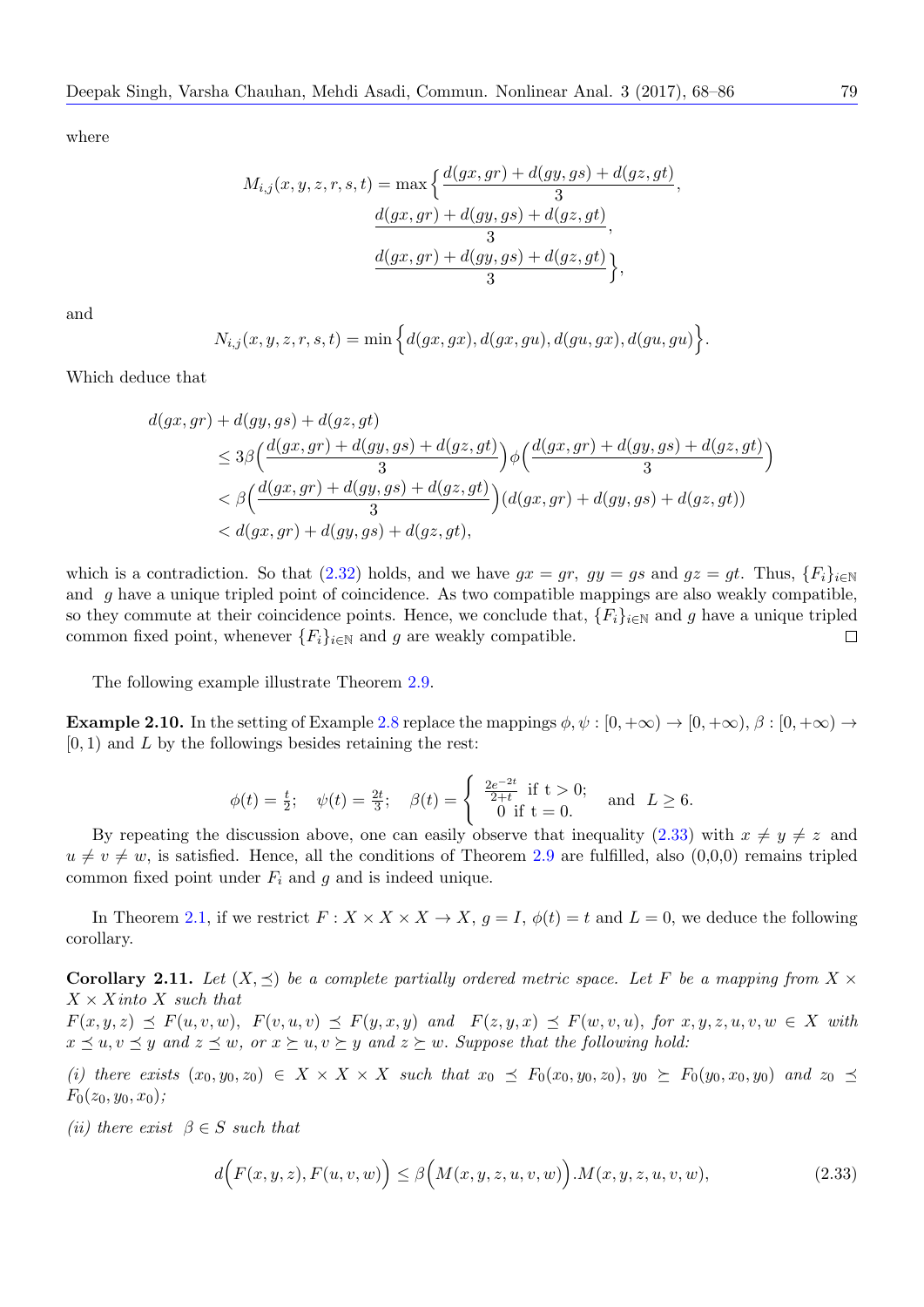$$
M(x, y, z, u, v, w) = \max \left\{ \frac{d(x, u) + d(y, v) + d(z, w)}{3}, \frac{d(F(x, y, z), F(u, v, w)) + d(F(y, x, y), F(v, u, v)) + d(F(z, y, x), F(w, v, u))}{3}, \frac{d(u, F(u, v, w)) + d(v, F(v, u, v)) + d(w, F(w, v, u))}{3} \right\},
$$

*(iii) (a) F is continuous or (b) X is regular. Then F* has tripled fixed point. That is, there exists  $(x, y, z) \in X \times X \times X$  such that  $x = F(x, y, z), y = F(y, x, y) \text{ and } z = F(z, y, x)$ .

**Corollary 2.12.** *In addition to the hypotheses of Corollary 2.11, suppose that the elements in the set of tripled fixed points are comparable. Then F has a unique tripled fixed point.*

#### **3. Applications**

### *3.1. Application to ordinary differential equation*

<span id="page-12-1"></span>In this section we present an application to ordinary differential equation and this is inspired by  $[[7],$ [11]]. Consider the following system of initial-value problems:

$$
\begin{cases} u_t(x,t) = u_{xx} + f(x,t,u,u_x) + g(x,t,v,v_x) + h(x,t,w,w_x), & -\infty < x < \infty, \ 0 < t \leq T, \\ u(x,0) = \varphi(x) & -\infty < x < \infty, \end{cases}
$$
 (3.1)

$$
\begin{cases} v_t(x,t) = v_{xx} + f(x,t,v,v_x) + g(x,t,u,u_x) + h(x,t,v,v_x), & -\infty < x < \infty, \ 0 < t \le T, \\ v(x,0) = \varphi(x) & -\infty < x < \infty, \end{cases}
$$
 (3.2)

$$
\begin{cases} w_t(x,t) = w_{xx} + f(x,t,w,w_x) + g(x,t,v,w_x) + h(x,t,u,w_x), & -\infty < x < \infty, \ 0 < t \le T, \\ w(x,0) = \varphi(x) & -\infty < x < \infty, \end{cases}
$$
 (3.3)

where  $\varphi$  is a continuously differentiable function and that  $\varphi$  and  $\varphi'$  are bounded and  $f, g$  and  $h$  are continuous functions. Consider the space

$$
\Omega = \{ r(x, t) : r, r_x \in C(\mathbb{R} \times I), \text{and } ||r|| < \infty \},\
$$

where  $I = [0, T]$  and

<span id="page-12-0"></span>
$$
||r|| = \sup_{x \in \mathbb{R}, t \in I} |r(x, t)| + \sup_{x \in \mathbb{R}, t \in I} |r_x(x, t)|.
$$

Obviously, this space with the metric given by

$$
d(u, v) = \sup_{x \in \mathbb{R}, t \in I} |u(x, t) - v(x, t)| + \sup_{x \in \mathbb{R}, t \in I} |u_x(x, t) - v_x(x, t)|,
$$

is a complete metric space. The metric space  $\Omega$  can also equipped with a partial order given by

$$
u, v \in \Omega, u \le v \Longleftrightarrow u(x, t) \le v(x, t), u_x(x, t) \le v_x(x, t), x \in \mathbb{R}, t \in I.
$$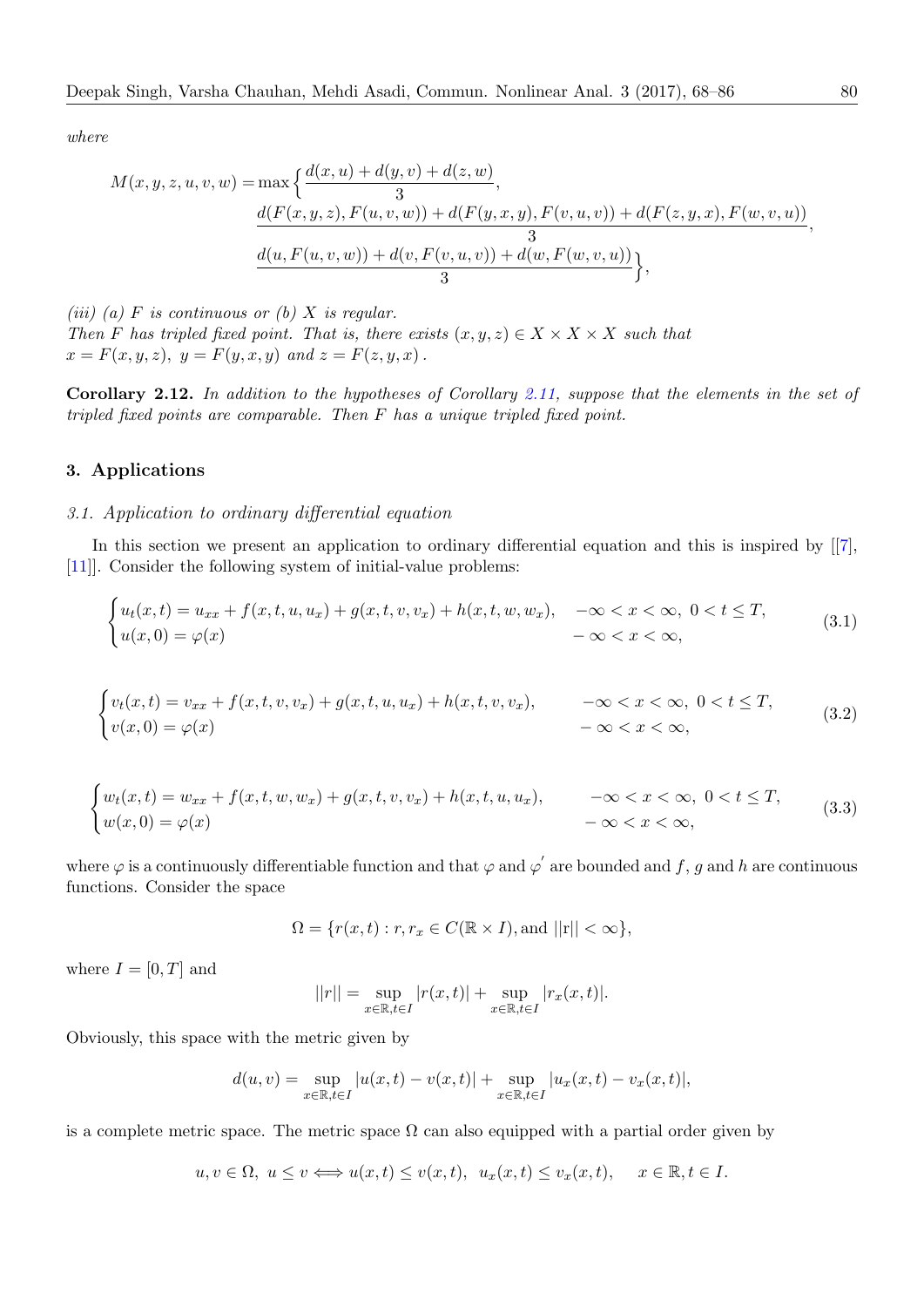**Definition 3.1.** An element  $(u, v, w) \in \Omega \times \Omega \times \Omega$  is called a tripled lower-upper-lower solution of (3.3) if

$$
\begin{cases} u_t(x,t) \le u_{xx} + f(x,t,u,u_x) + g(x,t,v,v_x) + h(x,t,w,w_x), & -\infty < x < \infty, \ 0 < t \le T, \\ u(x,0) \le \varphi(x) & -\infty < x < \infty, \end{cases}
$$

$$
\begin{cases} v_t(x,t) \ge v_{xx} + f(x,t,v,v_x) + g(x,t,u,u_x) + h(x,t,v,v_x), & -\infty < x < \infty, \ 0 < t \le T, \\ v(x,0) \ge \varphi(x) & -\infty < x < \infty, \end{cases}
$$

and

$$
\begin{cases} w_t(x,t) \le w_{xx} + f(x,t,w,w_x) + g(x,t,v,v_x) + h(x,t,u,u_x), & -\infty < x < \infty, \ 0 < t \le T, \\ w(x,0) \le \varphi(x) & -\infty < x < \infty. \end{cases}
$$

**Definition 3.2.** Let  $\Psi$  denote the class of those functions  $\psi : [0, \infty) \to [0, \infty)$  which satisfies the following conditions:

- (i)  $\psi$  is continuous, sub-additive and non-decreasing;
- (ii) for each  $t > 0$ ,  $\psi(t) < t$ ;

(iii) 
$$
\beta(t) = \frac{\psi(t)}{t} \in S;
$$

(iv)  $\psi$  is positive in  $(0, \infty)$  with  $\psi(0) = 0$ .

For example,  $\psi(x) = \frac{x}{x+1}$  and  $\psi(x) = \ln(x+1)$  are in  $\Psi$ .

**Theorem 3.3.** *Consider the problem* (3.3) *with*  $f, g, h : \mathbb{R} \times I \times \mathbb{R} \times \mathbb{R} \to \mathbb{R}$  *continuous and suppose that the following conditions are satisfied:*

(i) for any  $c > 0$  with  $|\alpha| < c$  and  $|\gamma| < c$  the function  $f(x, t, \alpha, \gamma), g(x, t, \alpha, \gamma)$  and  $h(x, t, \alpha, \gamma)$  are uniformly *Holder continuous in x and t for each [com](#page-12-0)pact subset of*  $\mathbb{R} \times I$ *;* 

<span id="page-13-0"></span>(ii) for all  $(\alpha_1, \gamma_1), (\alpha_2, \gamma_2) \in \mathbb{R} \times \mathbb{R}$  with  $\alpha_1 \leq \alpha_2$  and  $\gamma_1 \leq \gamma_2$ , there exist  $\psi \in \Psi$  and three positive constants *c<sup>f</sup> , c<sup>g</sup> and c<sup>h</sup> such that*

$$
0 \le f(x, t, \alpha_2, \gamma_2) - f(x, t, \alpha_1, \gamma_1) \le c_f \psi\left(\frac{\alpha_2 - \alpha_1 + \gamma_2 - \gamma_1}{3}\right),
$$
  

$$
0 \le g(x, t, \alpha_1, \gamma_1) - g(x, t, \alpha_2, \gamma_2) \le c_g \psi\left(\frac{\alpha_2 - \alpha_1 + \gamma_2 - \gamma_1}{3}\right),
$$

*and*

$$
0 \leq h(x, t, \alpha_2, \gamma_2) - h(x, t, \alpha_1, \gamma_1) \leq c_h \psi\left(\frac{\alpha_2 - \alpha_1 + \gamma_2 - \gamma_1}{3}\right);
$$

*(iii)*  $f, g$  *and h are bounded for bounded*  $\alpha$  *and*  $\gamma$ *;* 

 $(iv)$   $c_f, c_g, c_h \leq \frac{1}{3}$  $\frac{1}{3}(T + 2\pi^{\frac{-1}{2}}T^{\frac{1}{2}})^{-1}.$ *Then the existence of tripled lower-upper-lower solution for the initial value problem* (3.3) *provides the existence of the unique solution of the problem* (3.3)*.*

*Proof.* The problem  $(3.3)$  is equivalent to the following integral equations

$$
u(x,t) = \int_{-\infty}^{\infty} k(x - \alpha, t)\varphi(\alpha)d\alpha + \int_{0}^{t} \int_{-\infty}^{\infty} k(x - \alpha, t - \lambda) \Big[ f(\alpha, \lambda, u(\alpha, \lambda), u_x(\alpha, \lambda)) + g(\alpha, \lambda, v(\alpha, \lambda), v_x(\alpha, \lambda)) + h(\alpha, \lambda, w(\alpha, \lambda), w_x(\alpha, \lambda)) \Big] d\alpha d\lambda
$$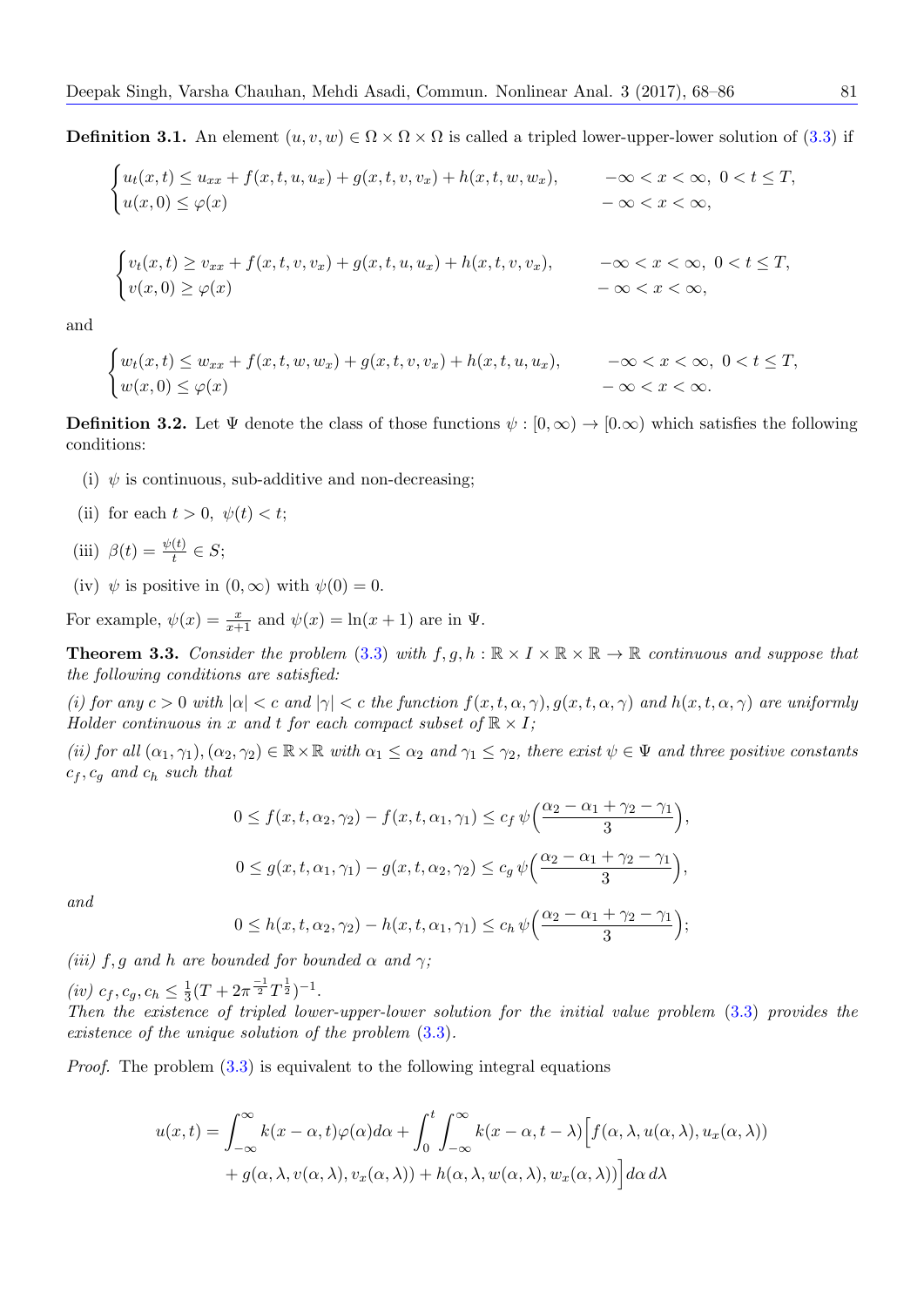$$
v(x,t) = \int_{-\infty}^{\infty} k(x - \alpha, t) \varphi(\alpha) d\alpha + \int_{0}^{t} \int_{-\infty}^{\infty} k(x - \alpha, t - \lambda) \Big[ f(\alpha, \lambda, v(\alpha, \lambda), v_x(\alpha, \lambda)) + g(\alpha, \lambda, u(\alpha, \lambda), u_x(\alpha, \lambda)) + h(\alpha, \lambda, v(\alpha, \lambda), v_x(\alpha, \lambda)) \Big] d\alpha d\lambda
$$

$$
w(x,t) = \int_{-\infty}^{\infty} k(x - \alpha, t)\varphi(\alpha)d\alpha + \int_{0}^{t} \int_{-\infty}^{\infty} k(x - \alpha, t - \lambda) \Big[ f(\alpha, \lambda, w(\alpha, \lambda), w_x(\alpha, \lambda)) + g(\alpha, \lambda, v(\alpha, \lambda), v_x(\alpha, \lambda)) + h(\alpha, \lambda, u(\alpha, \lambda), u_x(\alpha, \lambda)) \Big] d\alpha d\lambda
$$
\n(3.4)

<span id="page-14-1"></span>for all  $x \in \mathbb{R}$ ,  $0 < t \leq T$ . Where

$$
k(x,t) = \frac{1}{\sqrt{4\pi t}} \exp\left\{\frac{-x^2}{4t}\right\}
$$

for all  $x \in \mathbb{R}$  and  $t > 0$ . The initial value problem (3.3) possesses a unique solution if and only if the equation  $(3.4)$  possesses a unique solution  $(u, v, w)$  such that  $u, v, w$  and  $u_x, v_x, w_x$  are continuous and bounded for all  $x \in \mathbb{R}$ ,  $0 < t \leq T$ . In our subsequent discussion we need following integral due to [7].

- (i)  $\int_0^t \int_{-\infty}^{\infty} k(x \alpha, t \lambda) d\alpha d\lambda \leq T;$
- (ii)  $\int_0^t \int_{-\infty}^{\infty} \left| \frac{\delta k}{\delta x} (x \alpha, t \lambda) \right| d\alpha d\lambda \leq 2\pi \frac{-1}{2} T^{\frac{1}{2}}.$

Let the mapping  $F : \Omega \times \Omega \times \Omega \to \Omega$  is defined by

$$
F(u, v, w)(x, t) = \int_{-\infty}^{\infty} k(x - \alpha, t)\varphi(\alpha)d\alpha + \int_{0}^{t} \int_{-\infty}^{\infty} k(x - \alpha, t - \lambda)\Big[f(\alpha, \lambda, u(\alpha, \lambda), u_x(\alpha, \lambda)) + g(\alpha, \lambda, v(\alpha, \lambda), v_x(\alpha, \lambda)) + h(\alpha, \lambda, w(\alpha, \lambda), w_x(\alpha, \lambda))\Big] d\alpha d\lambda
$$
\n(3.5)

for all  $x \in \mathbb{R}$  and  $t \in I$ . It is easy to note that, if  $(u, v, w) \in \Omega \times \Omega \times \Omega$  is a fixed point of *F* then  $(u, v, w)$  is a solution of the problem (3.3).

We show that all the conditions of the Corollary 2.11 and 2.12 are satisfied. From the condition (ii) of Theorem 3.3, one can easily prove that *F* has the mixed monotone property.

From  $(3.5)$ , for  $u_1, v_1, w_1, u_2, v_2, w_2 \in \Omega$  $u_1, v_1, w_1, u_2, v_2, w_2 \in \Omega$  $u_1, v_1, w_1, u_2, v_2, w_2 \in \Omega$  with  $u_1 \geq u_2, v_1 \leq v_2$  and  $w_1 \geq w_2$ , we have

<span id="page-14-0"></span>
$$
F(u_1, v_1, w_1)(x, t) - F(u_2, v_2, w_2)(x, t)
$$
  
= 
$$
\int_0^t \int_{-\infty}^{\infty} k(x - \alpha, t - \lambda) \Big[ f(\alpha, \lambda, u_1(\alpha, \lambda), (u_1)_x(\alpha, \lambda)) - f(\alpha, \lambda, u_2(\alpha, \lambda), (u_2)_x(\alpha, \lambda))
$$
  
+ 
$$
g(\alpha, \lambda, v_1(\alpha, \lambda), (v_1)_x(\alpha, \lambda)) - g(\alpha, \lambda, v_2(\alpha, \lambda), (v_2)_x(\alpha, \lambda))
$$
  
+ 
$$
h(\alpha, \lambda, w_1(\alpha, \lambda), (w_1)_x(\alpha, \lambda)) - h(\alpha, \lambda, w_2(\alpha, \lambda), (w_2)_x(\alpha, \lambda)) \Big] d\alpha d\lambda
$$
  

$$
\leq \int_0^t \int_{-\infty}^{\infty} k(x - \alpha, t - \lambda) \Big[ c_f \psi\Big( \frac{u_1(\alpha, \lambda) - u_2(\alpha, \lambda) + (u_1)_x(\alpha, \lambda) - (u_2)_x(\alpha, \lambda)}{3} \Big)
$$
  
+ 
$$
c_g \psi\Big( \frac{v_2(\alpha, \lambda) - v_1(\alpha, \lambda) + (v_2)_x(\alpha, \lambda) - (v_1)_x(\alpha, \lambda)}{3} \Big)
$$
  
+ 
$$
c_h \psi\Big( \frac{w_1(\alpha, \lambda) - w_2(\alpha, \lambda) + (w_1)_x(\alpha, \lambda) - (w_2)_x(\alpha, \lambda)}{3} \Big) \Big] d\alpha d\lambda.
$$
 (3.6)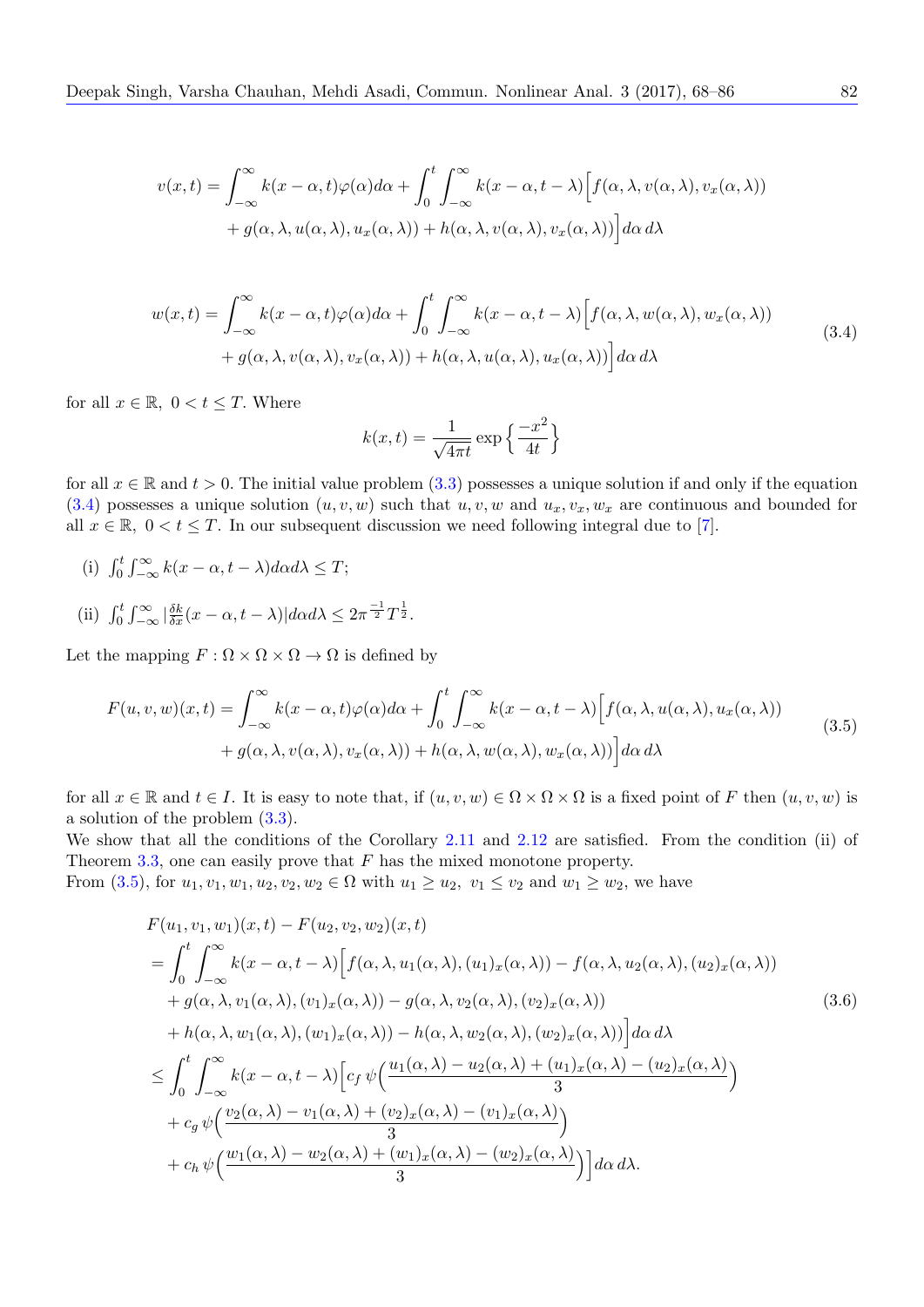Since the function  $\psi$  is non-decreasing, therefore we get

$$
\begin{split} &\psi\Big(\frac{u_1(\alpha,\lambda)-u_2(\alpha,\lambda)+(u_1)_x(\alpha,\lambda)-(u_2)_x(\alpha,\lambda)}{3}\Big) \\ &\leq \psi\Big(\frac{\sup_{\alpha\in\mathbb{R},\lambda\in I}|u_1(\alpha,\lambda)-u_2(\alpha,\lambda)|+\sup_{\alpha\in\mathbb{R},\lambda\in I}|(u_1)_x(\alpha,\lambda)-(u_2)_x(\alpha,\lambda)|}{3}\Big) \\ &\leq \psi\Big(\frac{d(u_1,u_2)}{3}\Big). \end{split}
$$

Similarly

$$
\psi\left(\frac{v_2(\alpha,\lambda) - v_1(\alpha,\lambda) + (v_2)_x(\alpha,\lambda) - (v_1)_x(\alpha,\lambda)}{3}\right)
$$
  
\n
$$
\leq \psi\left(\frac{\sup_{\alpha \in \mathbb{R}, \lambda \in I} |v_1(\alpha,\lambda) - v_2(\alpha,\lambda)| + \sup_{\alpha \in \mathbb{R}, \lambda \in I} |(v_1)_x(\alpha,\lambda) - (v_2)_x(\alpha,\lambda)|}{3}\right)
$$
  
\n
$$
\leq \psi\left(\frac{d(v_1, v_2)}{3}\right)
$$

and

$$
\begin{split} & \psi\Big(\frac{w_1(\alpha,\lambda)-w_2(\alpha,\lambda)+(w_1)_x(\alpha,\lambda)-(w_2)_x(\alpha,\lambda)}{3}\Big) \\ &\leq \psi\Big(\frac{\sup_{\alpha\in\mathbb{R},\lambda\in I}|w_1(\alpha,\lambda)-w_2(\alpha,\lambda)|+\sup_{\alpha\in\mathbb{R},\lambda\in I}|(w_1)_x(\alpha,\lambda)-(w_2)_x(\alpha,\lambda)|}{3}\Big) \\ &\leq \psi\Big(\frac{d(w_1,w_2)}{3}\Big). \end{split}
$$

Thus from inequality (3.6), we arrive at

$$
\sup_{x \in \mathbb{R}, t \in I} |F(u_1, v_1, w_1)(x, t) - F(u_2, v_2, w_2)(x, t)|
$$
\n
$$
\leq \int_0^t \int_{-\infty}^{\infty} k(x - \alpha, t - \lambda) \Big[ c_f \psi\Big(\frac{d(u_1, u_2)}{3}\Big) + c_g \psi\Big(\frac{d(v_1, v_2)}{3}\Big) + c_h \psi\Big(\frac{d(w_1, w_2)}{3}\Big) \Big] d\alpha \, d\lambda \tag{3.7}
$$
\n
$$
\leq T \Big[ c_f \psi\Big(\frac{d(u_1, u_2)}{3}\Big) + c_g \psi\Big(\frac{d(v_1, v_2)}{3}\Big) + c_h \psi\Big(\frac{d(w_1, w_2)}{3}\Big) \Big].
$$

Moreover, from the above inequality, we acquire

$$
\sup_{x \in \mathbb{R}, t \in I} \left| \frac{\delta F(u_1, v_1, w_1)}{\delta x}(x, t) - \frac{\delta F(u_2, v_2, w_2)}{\delta x}(x, t) \right|
$$
\n
$$
\leq \int_0^t \int_{-\infty}^\infty \left| \frac{\delta k}{\delta x}(x - \alpha, t - \lambda) \right| \left[ c_f \psi \left( \frac{d(u_1, u_2)}{3} \right) + c_g \psi \left( \frac{d(v_1, v_2)}{3} \right) + c_h \psi \left( \frac{d(w_1, w_2)}{3} \right) \right] d\alpha \, d\lambda \tag{3.8}
$$
\n
$$
\leq 2\pi^{\frac{-1}{2}} T^{\frac{1}{2}} \left[ c_f \psi \left( \frac{d(u_1, u_2)}{3} \right) + c_g \psi \left( \frac{d(v_1, v_2)}{3} \right) + c_h \psi \left( \frac{d(w_1, w_2)}{3} \right) \right].
$$

By adding  $(3.7)$  and  $(3.8)$  and utilizing the condition (iv) of Theorem 3.3, we have

$$
d(F(u_1, v_1, w_1), F(u_2, v_2, w_2)) \le (T + 2\pi^{\frac{-1}{2}} T^{\frac{1}{2}}) \Big[ c_f \psi\Big(\frac{d(u_1, u_2)}{3}\Big) + c_g \psi\Big(\frac{d(v_1, v_2)}{3}\Big) + c_h \psi\Big(\frac{d(w_1, w_2)}{3}\Big) \Big] \le \frac{1}{3} \Big[ \psi\Big(\frac{d(u_1, u_2)}{3}\Big) + \psi\Big(\frac{d(v_1, v_2)}{3}\Big) + \psi\Big(\frac{d(w_1, w_2)}{3}\Big) \Big].
$$
\n(3.9)

As  $\psi$  is non-decreasing, which yields

$$
\psi\Big(\frac{d(u_1,u_2)}{3}\Big)+\psi\Big(\frac{d(v_1,v_2)}{3}\Big)+\psi\Big(\frac{d(w_1,w_2)}{3}\Big)\leq 3\psi\Big(\frac{d(u_1,u_2)+d(v_1,v_2)+d(w_1,w_2)}{3}\Big).
$$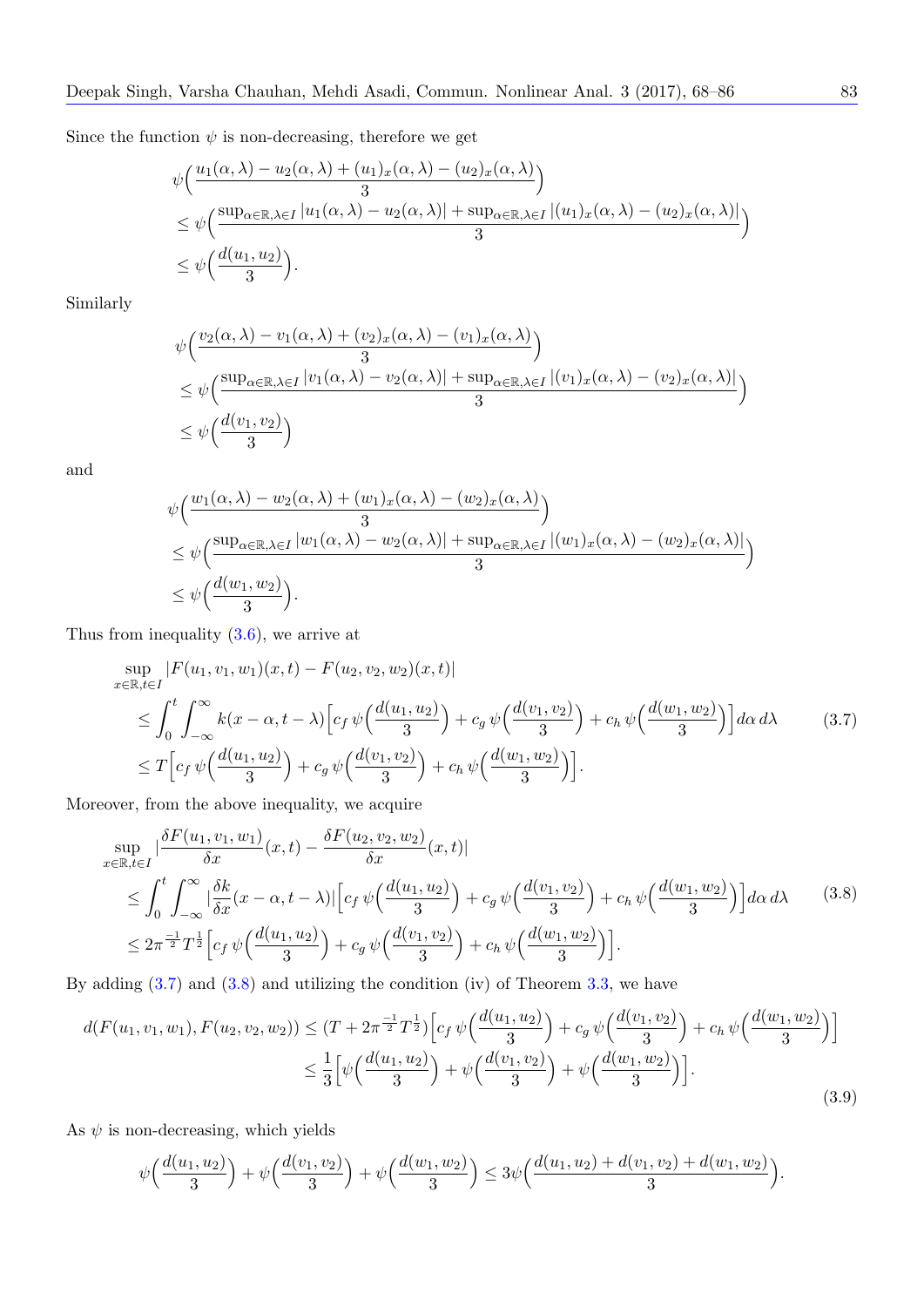Hence, from  $(3.9)$ , we obtain

$$
d(F(u_1, v_1, w_1), F(u_2, v_2, w_2)) \leq \psi\Big(\frac{d(u_1, u_2) + d(v_1, v_2) + d(w_1, w_2)}{3}\Big)
$$
  

$$
\leq \psi\Big(M(u_1, v_1, w_1, u_2, v_2, w_2)\Big)
$$
  

$$
= \frac{\psi\Big(M(u_1, v_1, w_1, u_2, v_2, w_2)\Big)}{M(u_1, v_1, w_1, u_2, v_2, w_2)} \cdot M(u_1, v_1, w_1, u_2, v_2, w_2)
$$
  

$$
= \beta\Big(M(u_1, v_1, w_1, u_2, v_2, w_2)\Big) \cdot M(u_1, v_1, w_1, u_2, v_2, w_2)
$$

Finally, Let  $(u, v, w) \in \Omega \times \Omega \times \Omega$  be a tripled lower-upper-lower solution of (3.3) then we have

$$
u(x,t) \leq F(u(x,t), v(x,t), w(x,t)),
$$
  

$$
v(x,t) \geq F(v(x,t), u(x,t), v(x,t)),
$$
  

$$
w(x,t) \leq F(w(x,t), v(x,t), u(x,t)),
$$

for all  $x \in \mathbb{R}$  and  $t \in (0,T]$ . Therefore from Corollary 2.11 and 2.12, *F* has unique tripled fixed point.  $\Box$ 

# *3.2. Application to system of integral equations*

Consider the following system of integral equation[s:](#page-11-1)

<span id="page-16-0"></span>
$$
u(t) = p(t) + \int_0^T \lambda(t, s)[f(s, u(s)) + g(s, v(s)) + h(s, w(s))]ds,
$$
  

$$
v(t) = p(t) + \int_0^T \lambda(t, s)[f(s, v(s)) + g(s, u(s)) + h(s, v(s))]ds,
$$
  

$$
w(t) = p(t) + \int_0^T \lambda(t, s)[f(s, w(s)) + g(s, v(s)) + h(s, u(s))]ds.
$$
 (3.10)

We consider the space  $X = C([0, T], \mathbb{R})$  of continuous functions defined on  $[0, T]$ . Obviously, the space with the metric given by

$$
d(u, v) = \sup_{t \in [0,T]} |u(t) - v(t)|, \quad u, v \in C([0,T], \mathbb{R}),
$$

is a complete metric space. Consider on  $X = C([0, T], \mathbb{R})$  the natural partial order relation, that is,

$$
u, v \in C([0, T], \mathbb{R}), \quad u \le v \iff u(t) \le v(t), \quad t \in [0, T].
$$

**Theorem 3.4.** *Consider the problem* (3.10) *and assume that the following conditions are satisfied:*

- *(i)*  $f, g, h : [0, T] \times \mathbb{R} \to \mathbb{R}$  *are continuous;*
- <span id="page-16-1"></span> $(ii)$   $p: [0, T] \rightarrow \mathbb{R}$  *is continuous;*
- $(iii)$   $\lambda : [0, T] \times \mathbb{R} \rightarrow [0, \infty)$  *is continuous;*
- *(iv) There exists*  $c > 0$  *and*  $\psi \in \Psi$  *such that for all*  $u, v \in \mathbb{R}, v \geq u$ ,

$$
0 \le f(s, v) - f(s, u) \le \frac{c}{3} \psi(\frac{v - u}{3}),
$$
  
\n
$$
0 \le g(s, u) - g(s, v) \le \frac{c}{3} \psi(\frac{v - u}{3}),
$$
  
\n
$$
0 \le h(s, v) - h(s, u) \le \frac{c}{3} \psi(\frac{v - u}{3});
$$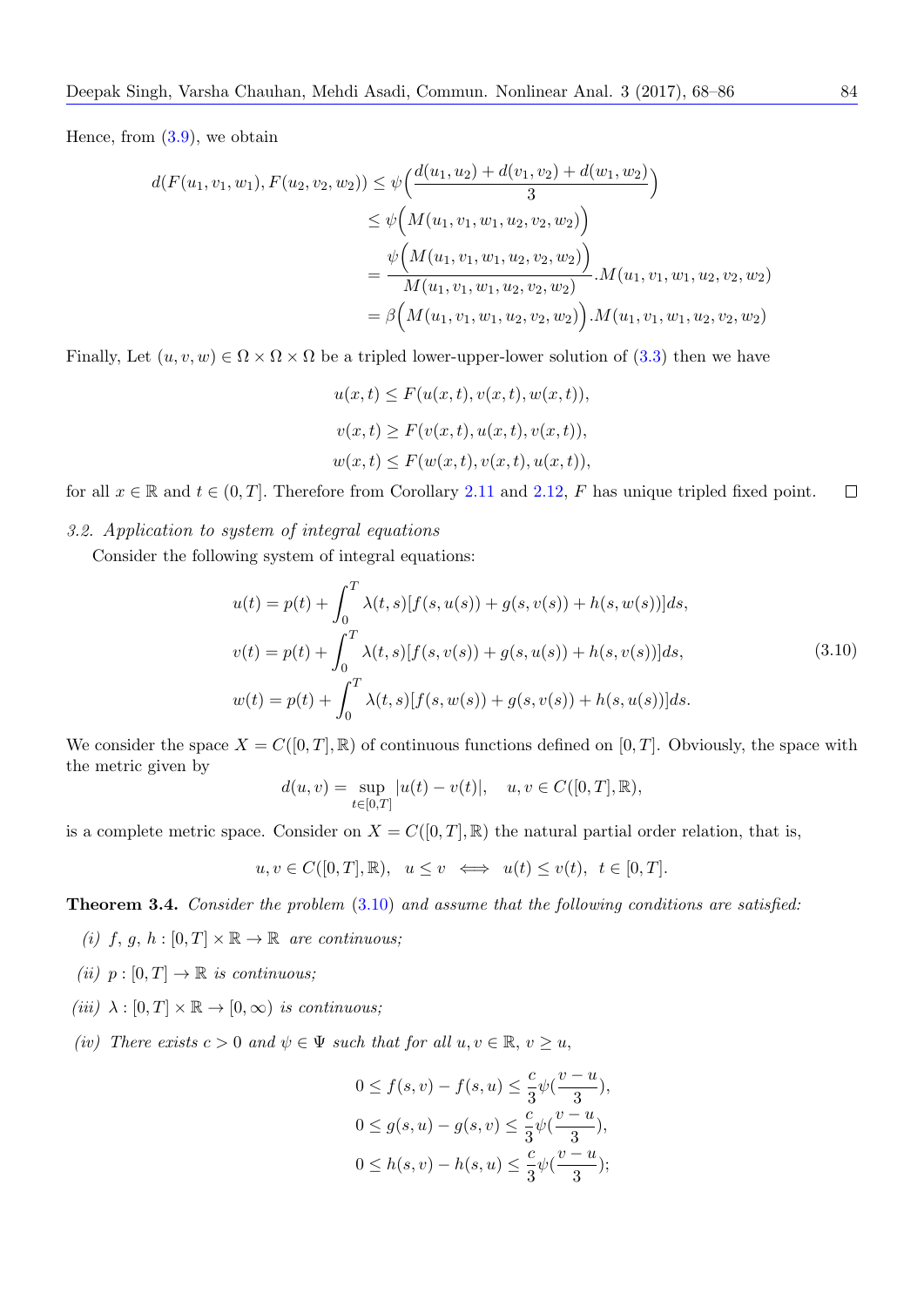*(v) Assume that*

$$
c \sup_{t \in [0,T]} \int_0^T \lambda(t,s)ds \le 1;
$$

*(vi) A pair*  $(\alpha, \eta, \gamma) \in X^3$  *with*  $(X = C([0, T], \mathbb{R}))$  *is called a lower-upper-lower solution of* (3.10)*, if* 

$$
\alpha(t) \le p(t) + \int_0^T \lambda(t, s)[f(s, u(s)) + g(s, v(s)) + h(s, w(s))]ds,
$$
  

$$
\eta(t) \ge p(t) + \int_0^T \lambda(t, s)[f(s, v(s)) + g(s, u(s)) + h(s, v(s))]ds,
$$
  

$$
\gamma(t) \le p(t) + \int_0^T \lambda(t, s)[f(s, w(s)) + g(s, v(s)) + h(s, u(s))]ds.
$$

*Then the system of integral equation* (3.10) *has a unique solution in*  $X^3$  *with*  $(X = C([0, T], \mathbb{R}))$ *.* 

**Proof.** Consider the mapping  $F: X \times X \times X \to X$  defined by

$$
F(u, v, w)(t) = p(t) + \int_0^T \lambda(t, s)[f(s, u(s)) + g(s, v(s)) + h(s, w(s))]ds,
$$

for all  $u, v, w \in X$  and  $t \in [0, T]$ . We prove that all the conditions of Corollary 2.11 and 2.12 are satisfied. By the condition (iv) of the Theorem 3.4, it is not difficult to show that *F* has mixed monotone property. Now, for  $u_1, v_1, w_1, u_2, v_2, w_2 \in X$  with  $u_1 \geq u_2, v_1 \leq v_2$  and  $w_1 \geq w_2$ , we obtain

$$
F(u_1, v_1, w_1)(t) - F(u_2, v_2, w_2)(t)
$$
  
=  $\int_0^T \lambda(t, s) \Big[ f(s, u_1(s)) - f(s, u_2(s)) \Big] ds + \int_0^T \lambda(t, s) \Big[ g(s, v_1(s)) - g(s, v_2(s)) \Big] ds$   
+  $\int_0^T \lambda(t, s) \Big[ h(s, w_1(s)) - h(s, w_2(s)) \Big] ds$   
 $\leq \frac{c}{3} \Big[ \psi \Big( \frac{u_1(s) - u_2(s)}{3} \Big) + \psi \Big( \frac{v_2(s) - v_1(s)}{3} \Big) + \psi \Big( \frac{w_1(s) - w_2(s)}{3} \Big) \Big] \int_0^T \lambda(t, s) ds.$ 

As  $\psi$  is non-decreasing function, we have

$$
\psi\left(\frac{u_1(s) - u_2(s)}{3}\right) \le \psi\left(\frac{\sup_{s \in [0,T]} |u_1(s) - u_2(s)|}{3}\right) = \psi\left(\frac{d(u_1, u_2)}{3}\right).
$$

Similarly,

$$
\psi\left(\frac{v_2(s) - v_1(s)}{3}\right) \le \psi\left(\frac{d(v_1, v_2)}{3}\right)
$$

and

$$
\psi\Big(\frac{w_1(s)-w_2(s)}{3}\Big)\leq \psi\Big(\frac{d(w_1,w_2)}{3}\Big).
$$

Hence, from the above inequality, we arrive at

$$
\sup_{t \in [0,T]} |F(u_1, v_1, w_1)(t) - F(u_2, v_2, w_2)(t)|
$$
\n
$$
\leq \frac{1}{3} \Big[ \psi\Big(\frac{d(u_1, u_2)}{3}\Big) + \psi\Big(\frac{d(v_1, v_2)}{3}\Big) + \psi\Big(\frac{d(w_1, w_2)}{3}\Big) \Big] \sup_{t \in [0,T]} c \int_0^T \lambda(t, s) ds.
$$